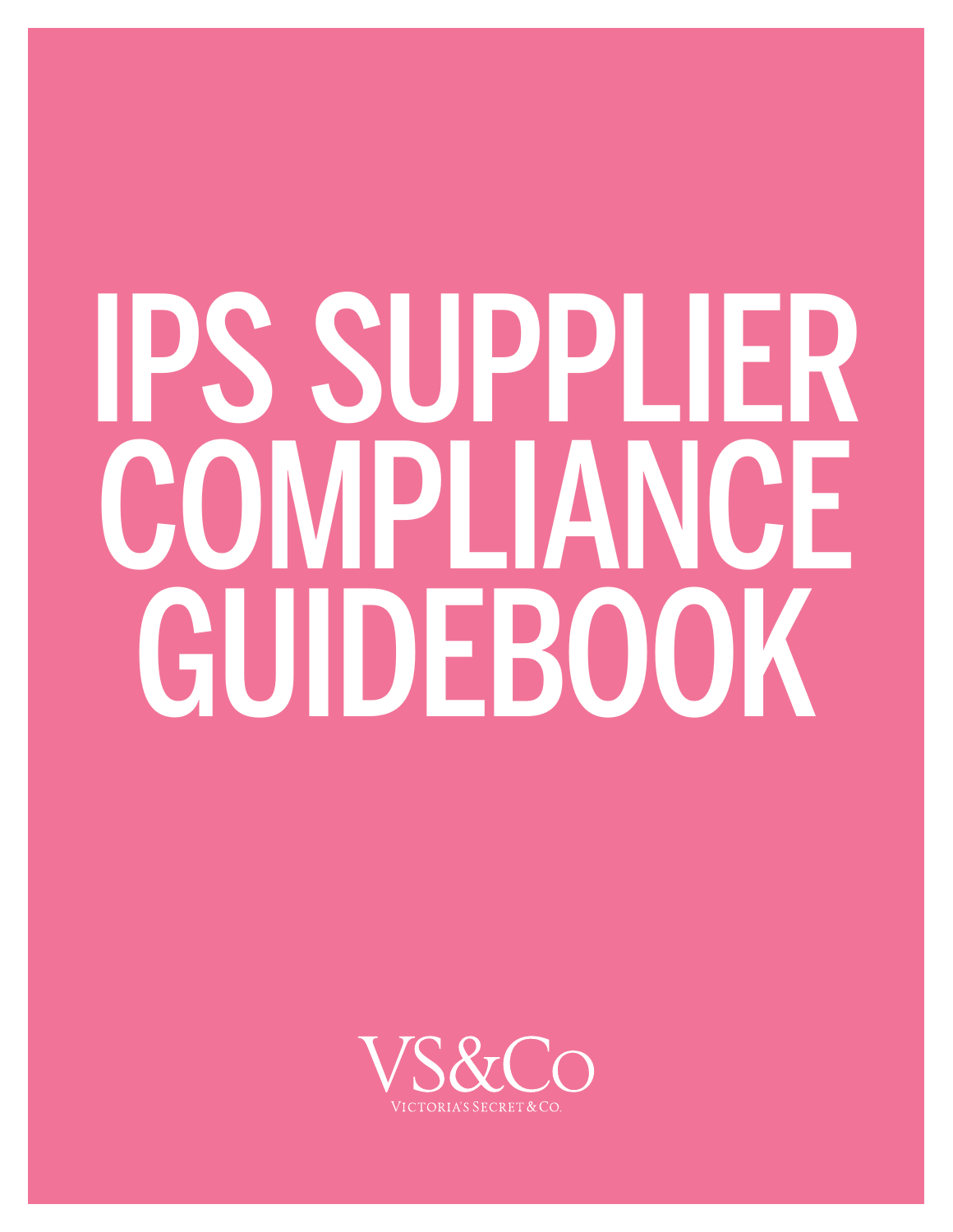#### Dear Partner,

Victoria's Secret & Co.'s success is built upon a foundation of leading with our values and working to improve the lives of our associates, customers, partners and communities. As a supplier partner, you are a respected and valued part of our team, and we are reliant upon you to uphold our company values, policies and guidelines. This extends to our Independent Production Services (IPS) Compliance Guidebook that codifies our expectations for adherence to our Supplier Code of Conduct.

The IPS team maintains the Guidebook as a tool to help all of us better understand and fully comply with applicable legal, regulatory and business standards for our industry around the globe – outlining clear expectations on labor standards and workplace conditions, brand protection, trade compliance and supply chain security.

As a global company, we are committed to engaging with suppliers who respect human rights, provide safe and inclusive workplaces and promote environmentally sustainable practices. We believe that relationships based on transparency, collaboration and mutual respect are integral to making this happen.

We're committed to our supply chain to ensure human rights are protected. This is a top priority for us, and we are truly appreciative of your partnership in upholding this commitment each and every day.

With respect,

Martin

*Martin Waters, Chief Executive Officer VS&Co & Victoria's Secret*

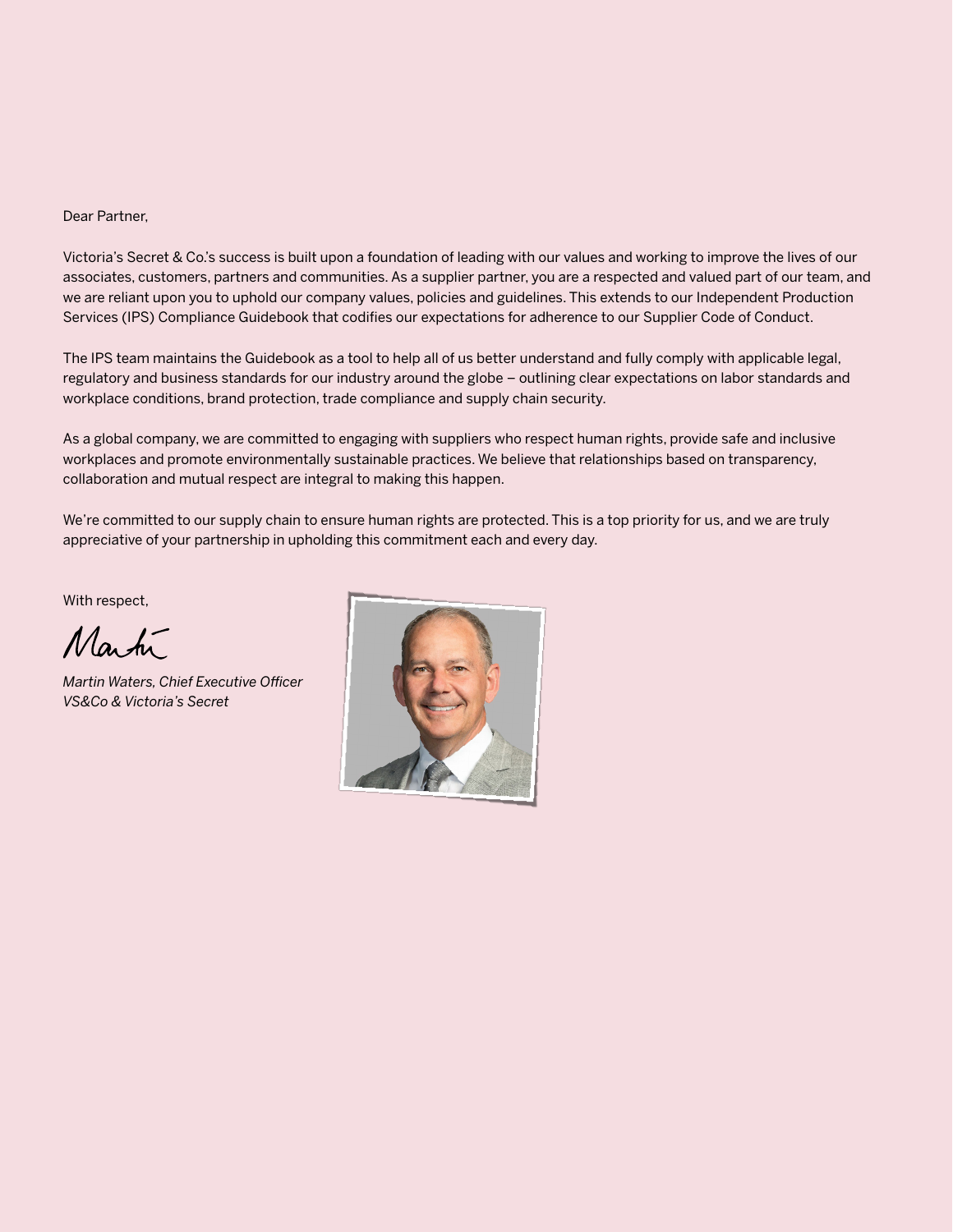# TABLE OF CONTENTS

| <b>INTRODUCTION</b> 1                  |
|----------------------------------------|
|                                        |
|                                        |
| What is the IPS Compliance Guidebook?1 |
|                                        |

## **[A. SUPPLIER CODE OF CONDUCT &](#page-4-0)**

| 2c. Foreign Migrant Worker Policy  5 |  |
|--------------------------------------|--|
|                                      |  |

#### **[B. IPS COMPLIANCE AUDIT PROGRAM . .](#page-10-0) 8**

| <b>Factory Evaluation for Pre-Production</b> |  |
|----------------------------------------------|--|
|                                              |  |

#### **[C. LABOR STANDARDS & WORKPLACE](#page-13-0)  CONDITIONS 11**

| 1a. Forced Labor, Slavery & Human Trafficking 11 |
|--------------------------------------------------|
|                                                  |
|                                                  |
| 1d. Harassment or Abuse14                        |
| 1e. Freedom of Association, Right to Organize    |
|                                                  |
|                                                  |
|                                                  |
| 2. Health & Safety in the Workplace 17           |
|                                                  |
|                                                  |
| 3. Open & Honest Communication  20               |
|                                                  |
|                                                  |
| 3c. Anti-Corruption/Anti-Bribery21               |
|                                                  |

| <b>VULNERABLE WORKERS  22</b> |
|-------------------------------|
|                               |
|                               |
|                               |
|                               |
|                               |

## **[D. TRADE COMPLIANCE . . . . . . . . . . . . . . . . . 24](#page-26-0)**

| 1. Program Assessment Standards  24 |  |
|-------------------------------------|--|
|                                     |  |

## **[E. REMEDIATION . . . . . . . . . . . . . . . . . . . . . . . . . .](#page-27-0) 25**

| VS&Co Corrective Action Plan Process Flow Chart  26 |  |
|-----------------------------------------------------|--|

#### **[F. SUPPLIER RESPONSIBILITIES &](#page-29-0)  [MANAGEMENT SYSTEMS . . . . . . . . . . . . . . . .](#page-29-0) 27**

| 3. Communicate with Factories & Sub-Suppliers  28 |  |
|---------------------------------------------------|--|
|                                                   |  |
|                                                   |  |
| G. PLATFORMS 29                                   |  |
|                                                   |  |
|                                                   |  |
| <b>CONTACT LIST30</b>                             |  |
|                                                   |  |

|  | <b>SUPPLIER CODE OF CONDUCT 31</b> |
|--|------------------------------------|
|  |                                    |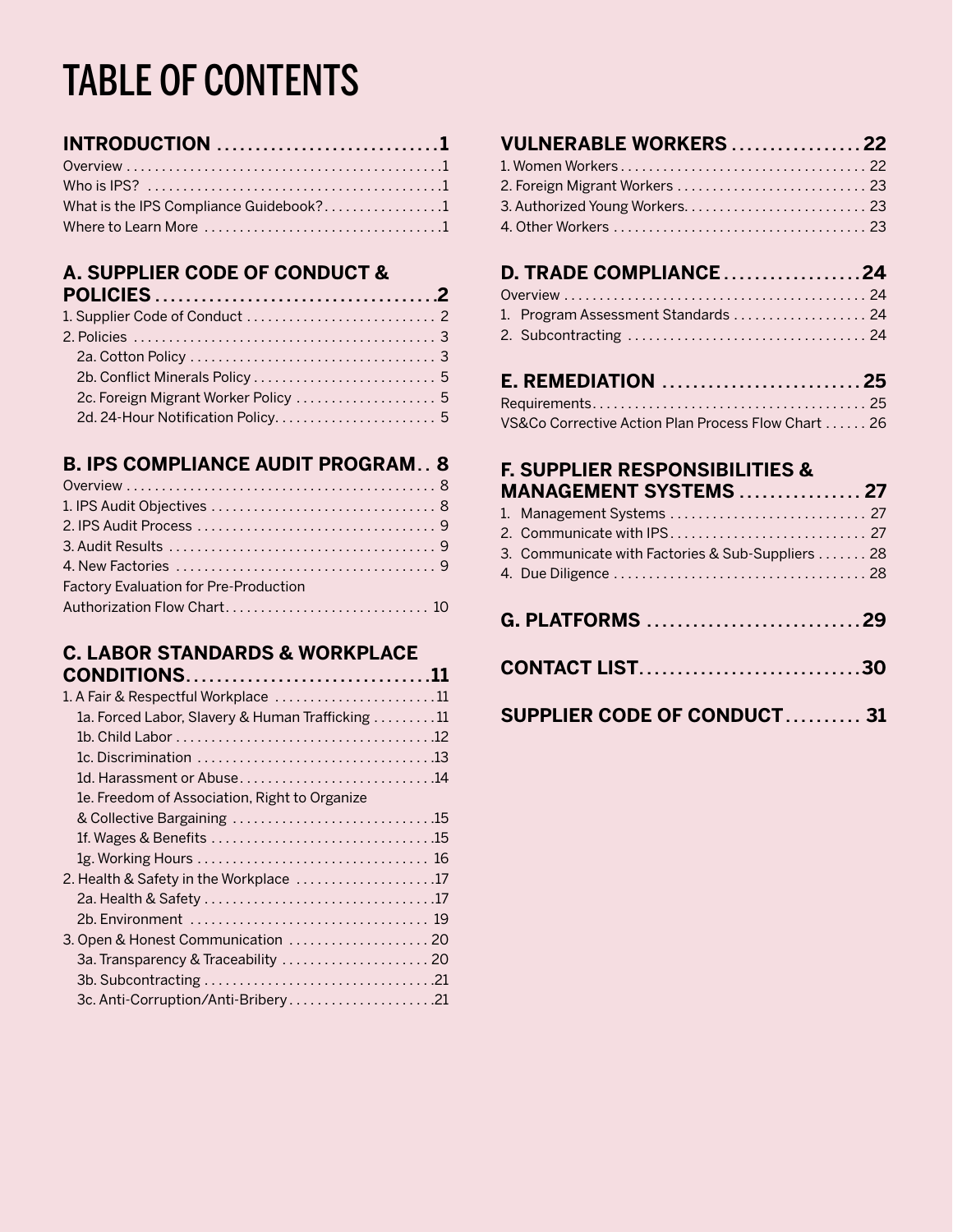# <span id="page-3-0"></span>INTRODUCTION

#### **Overview**

Victoria's Secret & Co. (VS&Co) is fully committed to ensuring our products are ethically sourced. Partnerships based on responsible sourcing strengthen our supply chain and the businesses within it. This commitment starts with our leaders and cascades throughout our organization. We hold ourselves and each other accountable to our values in all that we do. In that spirit, we strongly believe that the quality of our merchandise begins with the treatment of the people who create our products.

Suppliers are a respected part of our team, and we look to you to live to our company values as well, which are reflected in specific company policies and guidelines. VS&Co only works with suppliers that share our commitment to ethical and responsible business practices. This commitment is embedded in the many measures by which we evaluate supplier partners and has been part of our comprehensive and proprietary approach to how we do business for decades.

### **Who is IPS?**

Independent Production Services (IPS) is a function within VS&Co that works with suppliers to ensure goods are sourced from factories that meet or exceed VS&Co's compliance standards and policies. IPS is responsible for monitoring and enforcing VS&Co's social compliance program and has been supporting global compliance for more than two decades, enabling improvement in working conditions, supply chain security, trade compliance and brand protection in our supply chain through monitoring, remediation, capacity building and training.

IPS defines "supplier" as the vendor or partner who has signed the Master Sourcing Agreement (MSA) directly with VS&Co.

#### **What is the IPS Compliance Guidebook?**

The IPS Compliance Guidebook (Guidebook) includes a set of mandatory requirements which all our suppliers as well as their factories, sub-suppliers and subcontractors need to meet to be able to do business with VS&Co. We encourage our suppliers to move from the mandatory requirements to industry best practices whenever possible.

VS&Co suppliers must sign the MSA before VS&Co can issue purchase orders and the supplier can begin producing our products. The MSA states that suppliers must comply with VS&Co policies, which includes the Guidebook – a collection of policies and all applicable laws and regulations.

The Guidebook does not replace the local laws of each country where suppliers and factories are located. If our compliance standards differ from local laws, we expect our suppliers to follow the stricter standard. Each supplier and factory should be familiar with and comply with all laws and regulations relevant to their business.

If we discover that a supplier or factory is not in compliance [with local laws and/or our standards and policies], we will partner with them to bring them into compliance. We are committed to continuous improvement and will not partner with suppliers and factories that are unwilling or unable to work with us to achieve compliance.

IPS expects suppliers and factories to refer to this Guidebook when they have questions about VS&Co standards, the IPS compliance audit process, or want to better understand how to partner and communicate with IPS. If you have any questions that are not answered by reviewing the Guidebook and referring to local laws, please contact IPS for guidance.

## **Where to Learn More**

IPS is committed to supplier education and hosts annual awareness and training sessions on compliance standards in multiple countries around the world or virtually when in person trainings are not possible. The training sessions are for suppliers and associates who have direct responsibility for supply chain management. We also use one-on-one training along with compliance audits and corrective action management to continuously educate factories and reinforce VS&Co's Supplier Code of Conduct and compliance standards.

To learn more about IPS and our compliance programs and standards, please visit IPS' website at **[http://ips.steton.com](http://ips.steton.com/)** or contact IPS directly by referring to the Contacts section within this Guidebook.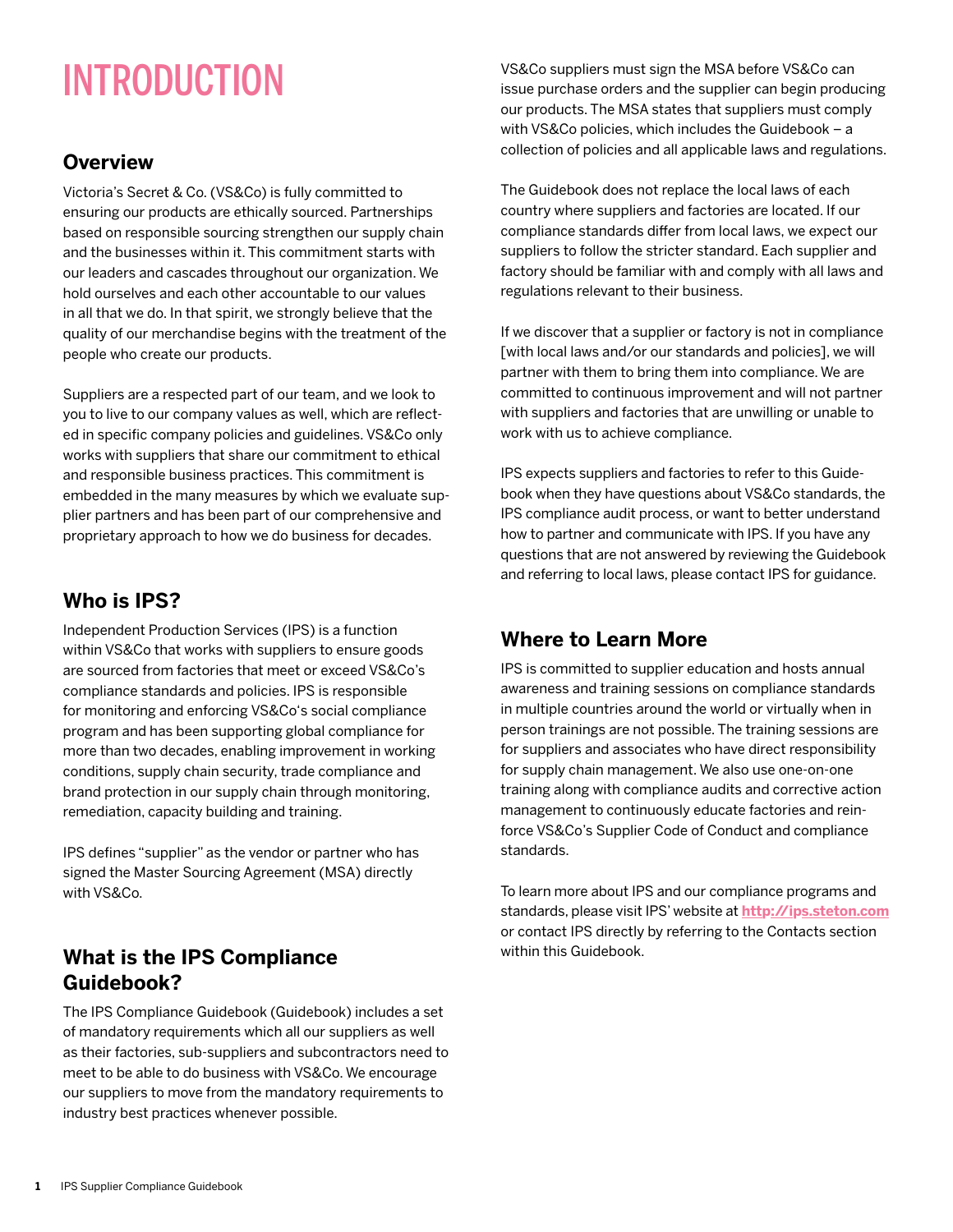# <span id="page-4-0"></span>A. SUPPLIER CODE OF CONDUCT & POLICIES

VS&Co has a longstanding commitment of working with suppliers to improve manufacturing conditions and minimizing negative impacts to workers, local communities and the environment. We align ourselves only with suppliers that share this commitment. As the industry evolves and new issues arise, standards for brands and retailers are raised. Therefore, VS&Co continuously reviews internal policies to align with industry standards and best practices. In recent years we have evolved our standards and programs to drive improved outcomes for the workers in the supply chain and the communities where our suppliers operate. VS&Co has a Supplier Code of Conduct and important policies in place to guide our suppliers to meet our standards and clearly specify our expectations. Our company policies and guidelines help us mitigate risk and build trust among consumers.

## **1. Supplier Code of Conduct**

The Supplier Code of Conduct (see **[page 38](#page-33-0)**) was updated in 2021 to more accurately reflect current standards and requirements, and to enhance value for VS&Co and our suppliers while leveraging industry best practices.

The update to our Supplier Code of Conduct does not represent a major change in our requirements for suppliers. Rather, the changes elevate key expectations to emphasize the depth of our work and standards.

The Supplier Code of Conduct sets forth standards – in addition to all relevant laws, regulations and conventions – that apply to suppliers and their factories, sub-suppliers and subcontractors. Suppliers must adhere to these standards and communicate them to all workers in all countries in which they operate, in the preferred language(s) of the workers. The Supplier Code of Conduct is based on core ILO Conventions (**[ILO Conventions](https://www.ilo.org/global/standards/introduction-to-international-labour-standards/conventions-and-recommendations/lang--en/index.htm)**), the Universal Declaration of Human Rights, and Principles 1-6 of the UN Global Compact.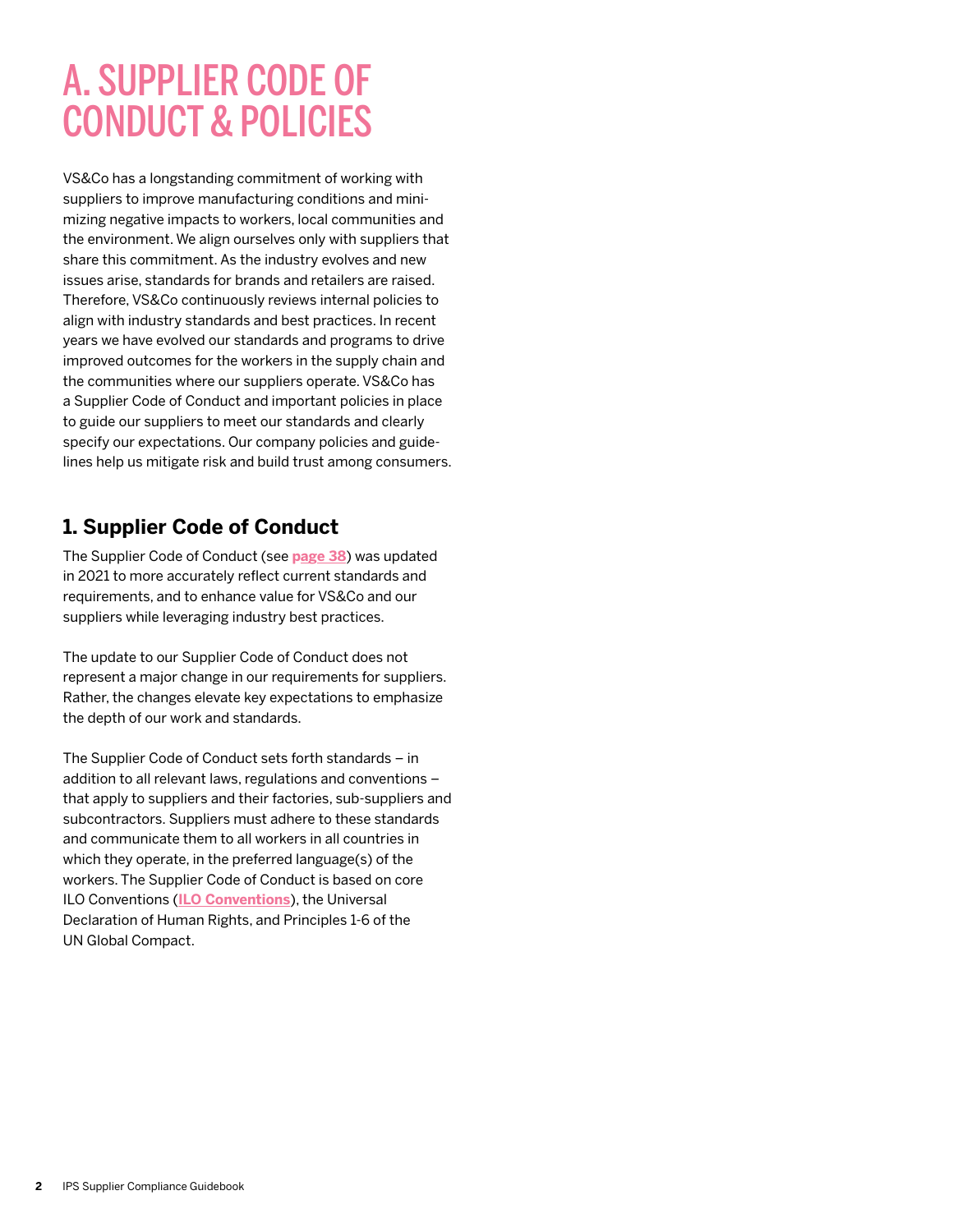## <span id="page-5-0"></span>**2. Policies**

#### **2a. Cotton Policy**

VS&Co updated its Cotton Policy and requires all cotton fiber, cotton yarn, cotton fabric and cotton products originate from or be spun in one or more of the following approved countries as designated:

| <b>COUNTRY/REGION</b>                                                 | <b>COTTON FIBER MAY ONLY</b><br><b>ORIGINATE FROM:</b> | <b>COTTON YARN SPINNING</b><br><b>ALLOWED IN:</b> | <b>COTTON PROCESSING1</b><br><b>AND MANUFACTURING</b><br><b>ALLOWED IN:</b> |
|-----------------------------------------------------------------------|--------------------------------------------------------|---------------------------------------------------|-----------------------------------------------------------------------------|
| Australia                                                             | $\checkmark$                                           | $\checkmark$                                      | $\checkmark$                                                                |
| Bangladesh<br>(Note: Only designated facilities<br>upon IPS approval) |                                                        | $\checkmark$                                      | $\checkmark$                                                                |
| Benin                                                                 | $\checkmark$                                           | $\checkmark$                                      | $\checkmark$                                                                |
| <b>Brazil</b>                                                         | $\checkmark$                                           | $\checkmark$                                      | $\checkmark$                                                                |
| Burkina Faso                                                          | $\checkmark$                                           | $\checkmark$                                      | $\checkmark$                                                                |
| Colombia                                                              |                                                        | $\checkmark$                                      | $\checkmark$                                                                |
| Costa Rica                                                            |                                                        | $\checkmark$                                      | $\checkmark$                                                                |
| Dominican Republic                                                    |                                                        |                                                   | $\checkmark$                                                                |
| Egypt                                                                 | $\checkmark$                                           | $\checkmark$                                      | $\checkmark$                                                                |
| El Salvador                                                           |                                                        |                                                   | $\checkmark$                                                                |
| European Union <sup>2</sup>                                           |                                                        | $\checkmark$                                      | $\checkmark$                                                                |
| Guatemala                                                             |                                                        | $\checkmark$                                      | $\checkmark$                                                                |
| Haiti                                                                 |                                                        |                                                   | $\checkmark$                                                                |
| Honduras                                                              |                                                        | $\checkmark$                                      | $\checkmark$                                                                |
| India                                                                 | $\checkmark$                                           | $\checkmark$                                      | $\checkmark$                                                                |
| Indonesia                                                             |                                                        | $\checkmark$                                      | $\checkmark$                                                                |
| Israel                                                                | $\checkmark$                                           | $\checkmark$                                      | $\checkmark$                                                                |
| Jordan                                                                |                                                        |                                                   | $\checkmark$                                                                |
| Kenya                                                                 |                                                        |                                                   | $\checkmark$                                                                |
| Madagascar                                                            | $\checkmark$                                           | $\checkmark$                                      | $\checkmark$                                                                |
| Mali                                                                  | $\checkmark$                                           | $\checkmark$                                      | $\checkmark$                                                                |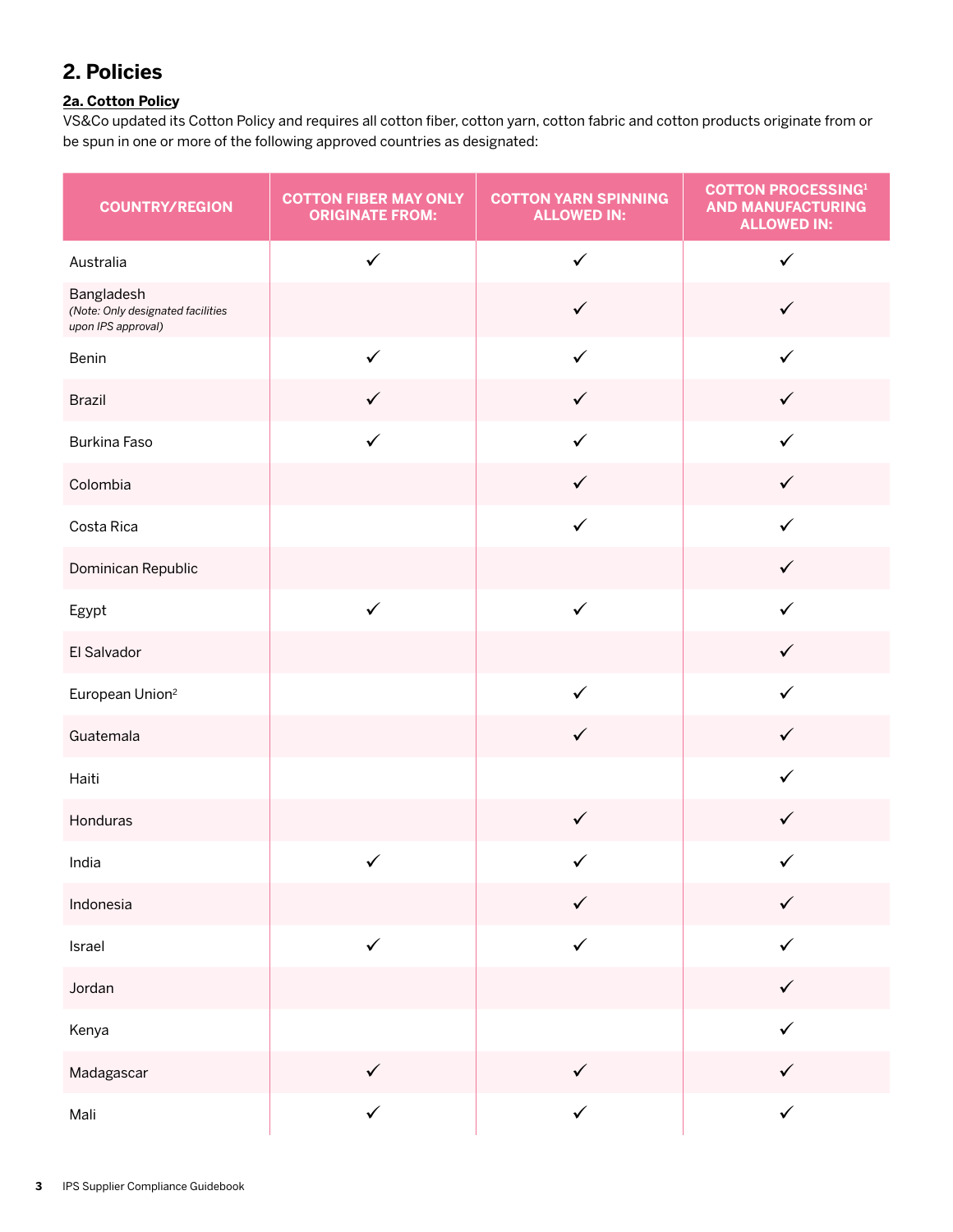| <b>COUNTRY/REGION</b> | <b>COTTON FIBER MAY ONLY</b><br><b>ORIGINATE FROM:</b> | <b>COTTON YARN SPINNING</b><br><b>ALLOWED IN:</b> | <b>COTTON PROCESSING1</b><br><b>AND MANUFACTURING</b><br><b>ALLOWED IN:</b> |
|-----------------------|--------------------------------------------------------|---------------------------------------------------|-----------------------------------------------------------------------------|
| Mauritius             |                                                        | $\checkmark$                                      | $\checkmark$                                                                |
| Mexico                |                                                        | $\checkmark$                                      | $\checkmark$                                                                |
| Peru                  | $\checkmark$                                           | $\checkmark$                                      | $\checkmark$                                                                |
| Philippines           |                                                        |                                                   | $\checkmark$                                                                |
| South Africa          |                                                        | $\checkmark$                                      | $\checkmark$                                                                |
| South Korea           |                                                        | $\checkmark$                                      | $\checkmark$                                                                |
| Sri Lanka             |                                                        |                                                   | $\checkmark$                                                                |
| Tanzania              | $\checkmark$                                           | $\checkmark$                                      | $\checkmark$                                                                |
| Thailand              |                                                        | $\checkmark$                                      | $\checkmark$                                                                |
| Togo                  | $\checkmark$                                           | $\checkmark$                                      | $\checkmark$                                                                |
| Turkey                | $\checkmark$                                           | $\checkmark$                                      | $\checkmark$                                                                |
| U.S.A.                | $\checkmark$                                           | $\checkmark$                                      | $\checkmark$                                                                |
| Uganda                | $\checkmark$                                           | $\checkmark$                                      | $\checkmark$                                                                |
| United Kingdom        |                                                        | $\checkmark$                                      | $\checkmark$                                                                |
| Vietnam               |                                                        | $\checkmark$                                      | $\checkmark$                                                                |
| Zambia                | $\checkmark$                                           | $\checkmark$                                      | $\checkmark$                                                                |

**NOTE1** : Cotton processing includes knitting, weaving, dying and printing. All other cotton processing facilities must be approved by IPS on a case by case basis.

**NOTE2**: European Union Includes Austria, Belgium, Bulgaria, Croatia, Cyprus, Czechia, Denmark, Estonia, Finland, France, Germany, Greece, Hungary, Ireland, Italy, Latvia, Lithuania, Luxembourg, Malta, Netherlands, Poland, Portugal, Romania, Slovakia, Slovenia, Spain And Sweden.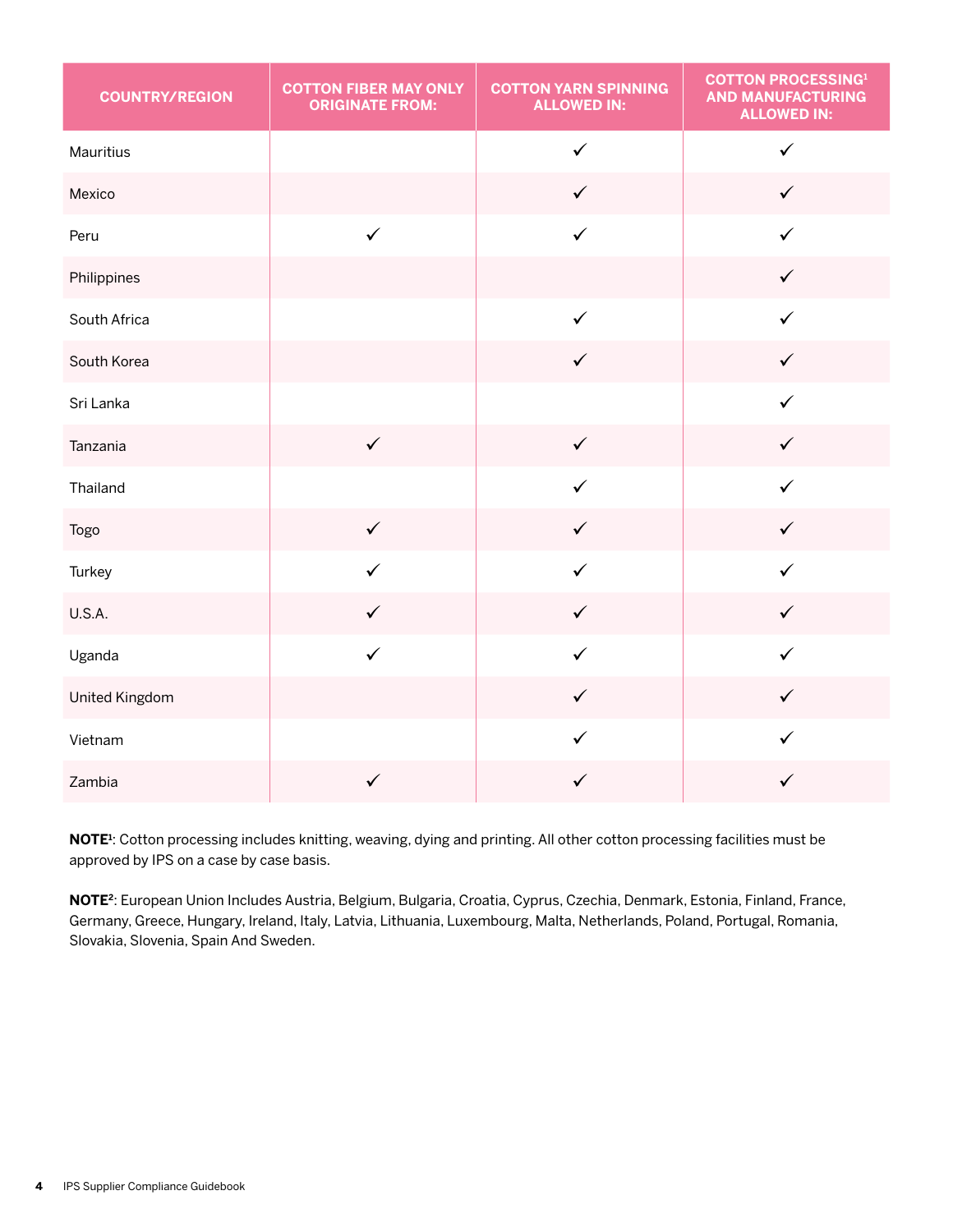#### <span id="page-7-0"></span>**Verification and Due Diligence**

We expect our suppliers to undertake appropriate due diligence to confirm compliance with this policy. Suppliers are required to retain all documentation for the origin of raw materials, processing and manufacturing to ensure transparency and traceability of our cotton supply chain. Independent Production Services (IPS) may conduct chain of custody audits to verify cotton fiber, cotton yarn, cotton fabric and cotton product originated from an approved country.

#### **2b. Conflict Minerals Policy**

VS&Co prohibits its suppliers from using conflict minerals which may directly or indirectly finance or benefit armed groups in the Democratic Republic of the Congo and its adjoining countries in accordance with the Dodd-Frank Conflict Minerals Provisions. According to U.S. federal law (Dodd-Frank Act, Section 1502), all U.S. public companies, including VS&Co, are required to perform a country of origin (COO) investigation for any 3TG (tin, tantalum, tungsten and gold) in their products, including whether sourcing of those metals may have benefited non-state armed groups in the Democratic Republic of Congo (DRC) or its nine adjoining countries (collectively known as the "DRC+9").

We require our suppliers to retain records related to conflict minerals supply chain inquiries for a minimum of five years and make them available to VS&Co or its designee during audits or upon request. This includes but is not limited to declarations from sub-suppliers, purchasing records, and other supporting documents to substantiate where the 3TG material originated.

#### **2c. Foreign Migrant Worker Policy**

The Supplier Code of Conduct states that forced, prison, indentured, bonded, and slave labor as well as labor obtained through human trafficking are prohibited throughout our supply chain. Foreign migrant workers who travel across country borders to obtain employment are most vulnerable to modern slavery. Therefore, we have established a policy to ensure that we minimize any risk of modern slavery in our supply chain. The policy requires an executive approval process to use a factory that employs foreign migrant workers. Approval will be contingent on positive results found during a specialized audit developed in accordance with the International Labour Organization's Handbook on Combatting Forced Labour (**[ILO Handbook](https://www.ilo.org/global/topics/forced-labour/publications/WCMS_101171/lang--en/index.htm)**). Factories that employ foreign migrant workers are closely monitored to ensure workers are treated in accordance with the law and do not pay for their employment nor incur debt related to their recruitment or hiring process.

Workers must retain control of their travel documents, have freedom of movement and be informed on the basic terms of their employment before leaving their home country/ region.

*The United States Securities and Exchange Commission (SEC) adopted the Conflict Minerals rule in 2012 as a result of Section 1502 of the Dodd-Frank Act. The goal of the rule is to end violence and human rights abuses perpetrated by armed groups during the extraction of natural resources in the Democratic Republic of Congo (DRC). The natural resources most often involved in these atrocities are tin, tantalum, tungsten, and gold (3TG). These minerals and their derivatives are commonly known as "conflict minerals" when they originate in the DRC or its nine adjoining countries (DRC+9) and their extraction contributes to the conflict in the DRC. This rule requires U.S. companies like VS&Co to determine if their products contain 3TG that is necessary to the product's function or production and disclose whether those minerals were sourced from the DRC+9.*

#### **2d. 24-Hour Notification Policy**

#### **Compliance Requirements**

As part of our due diligence and risk assessment, certain practices at factories are identified as elevated risk and require immediate notification to IPS within 24 hours. They may be identified by a factory, supplier, auditor, VS&Co associate or any other actor that identifies such practices. The practices considered elevated risk are the following:

- **1. Forced Labor, Slavery & Human Trafficking**
	- Forced, prison, indentured, bonded, and slave labor as well as labor obtained through human trafficking
	- Deposits or recruitment fees being paid by workers
	- Workers paying a fee or deposit to secure a job
	- Employers retaining workers' personal identity documents or lack of freedom of movement
	- Workers not being allowed to legally terminate their contracts or termination results in an illegal penalty
	- Factories using un-registered or illegal labor agencies
	- Labor contracts not meeting legal requirements
	- Workers not receiving a copy of their labor contracts in their preferred language before leaving their home country/region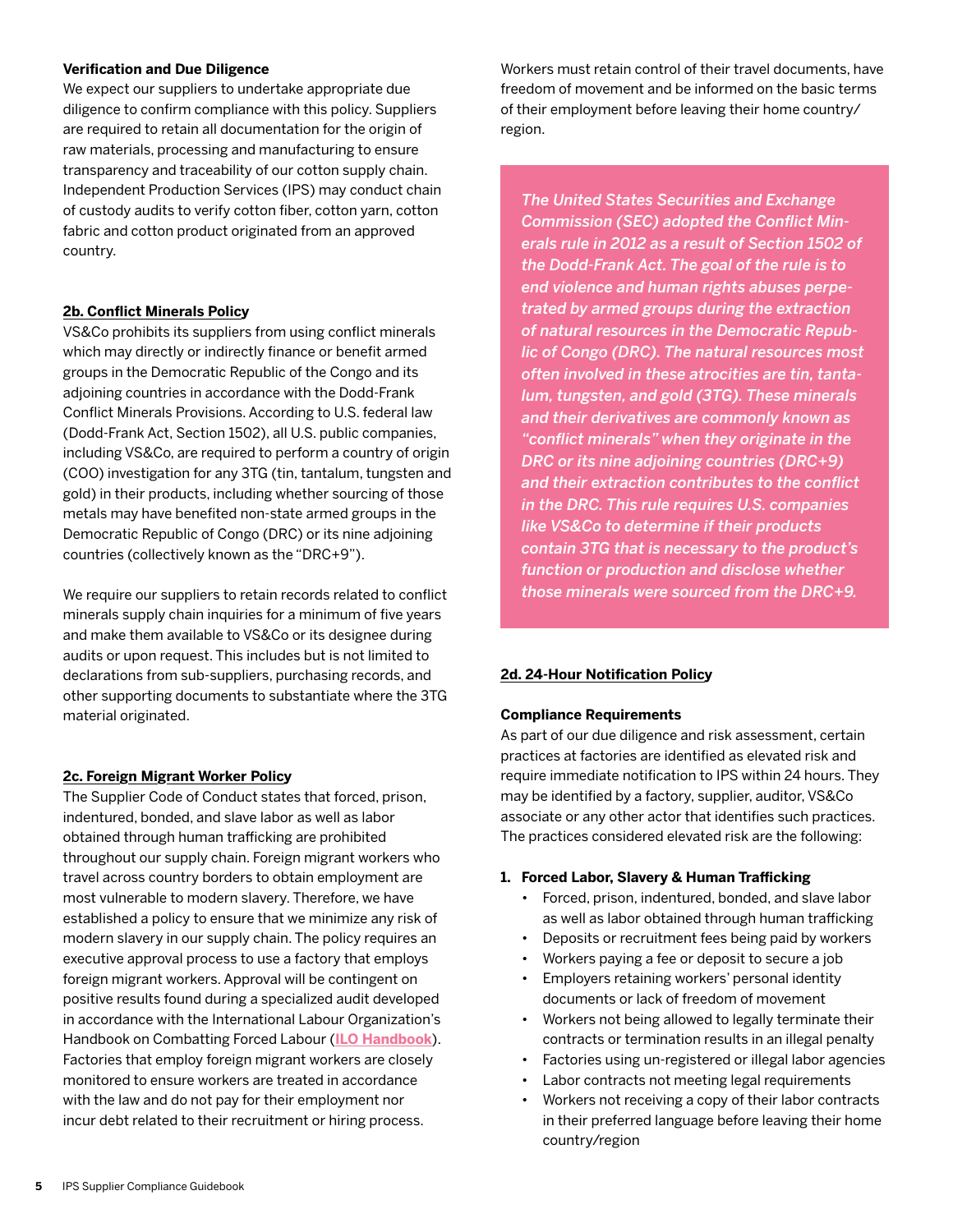- **2. Freedom of Association, Right to Organize & Collective Bargaining**
	- Workers' rights to freedom of association and collective bargaining not being respected
	- Workers not being able to join a union or bargain freely in the factory where legally allowed to do so
	- Union activities not being allowed or not being recognized by the employer
	- Union members being discriminated, intimidated, or terminated because of a legal union affiliation or organizing efforts

#### **3. Child Labor**

• Workers not being the local minimum legal working age or **[International Labour Organization](https://www.ilo.org/)** standard, whichever is higher

#### **4. Wages & Benefits**

- Workers not being paid the minimum wage, not being compensated for all overtime worked and not being provided benefits as stipulated by local laws
- Workers not being able to control withdrawals from their bank accounts
- Pay day being 30 days late

#### **5. Hours of Work**

- Workers unable to refuse overtime
- Workers raising concerns of being penalized or facing retaliation/retribution when they refuse overtime

#### **6. Discrimination**

• Discrimination in employment, including hiring, compensation, advancement, termination or discipline

#### **7. Harassment or Abuse**

- Harassment or abuse or workers not being treated with respect and dignity
- Employers using threat of violence
- Workers raising concerns about being uncomfortable while authorized personnel of any gender conduct physical security searches

#### **8. Health & Safety**

- Health and safety violations including workplace accidents that result in serious injury, illness or death
- Fire at a factory site
- No separation of men and women in dormitory rooms

#### **9. Subcontracting**

• Unauthorized subcontracting

#### **10. Transparency & Traceability**

- Worker/payroll records not being available during an audit or being inaccurate
- More than 10% of payroll records not being available during an audit or a finding of inconsistent records
- A situation of our company representative, subcontractors and authorized agents not given unrestricted access to all workers, production facilities and dormitories, and not being granted access to all relevant records related to production facilities and sub-suppliers, whether or not notice is provided in advance
- Factories not having a system in place or documentation to support worker was eligible to work in the country where the factory is located

#### **11. Other**

- Bribes or anything of value are offered, gifted, authorized, requested, accepted or received to improperly influence someone or gain an improper advantage
- Supplier dropping a factory for labor standards issues raised by another client
- Suspected violations of laws and regulations or labor standards including, but not limited to, United States laws and/or regulations relating to the country of origin or country of destination of goods produced for or sold to VS&Co
- "Suspected violations" shall be interpreted broadly to include all facts and circumstances that suggest any significant possibility that a violation of any law or regulation or labor standard has occurred or will occur
- If a governmental or non-governmental agency, United States or otherwise, begins an investigation or inquiry into the supplier or its factories or subcontractors that relates to issues arising under laws and regulations or labor standards
- Confirmed supply chain security incident where a security seal was broken and there is evidence that container was entered, regardless of whether product was removed or not
- Theft or diversion of VS&Co goods
- Workers or their supporters make public demands such as demonstrations, internet campaigns, letter writing campaigns, strikes, work stoppage, etc.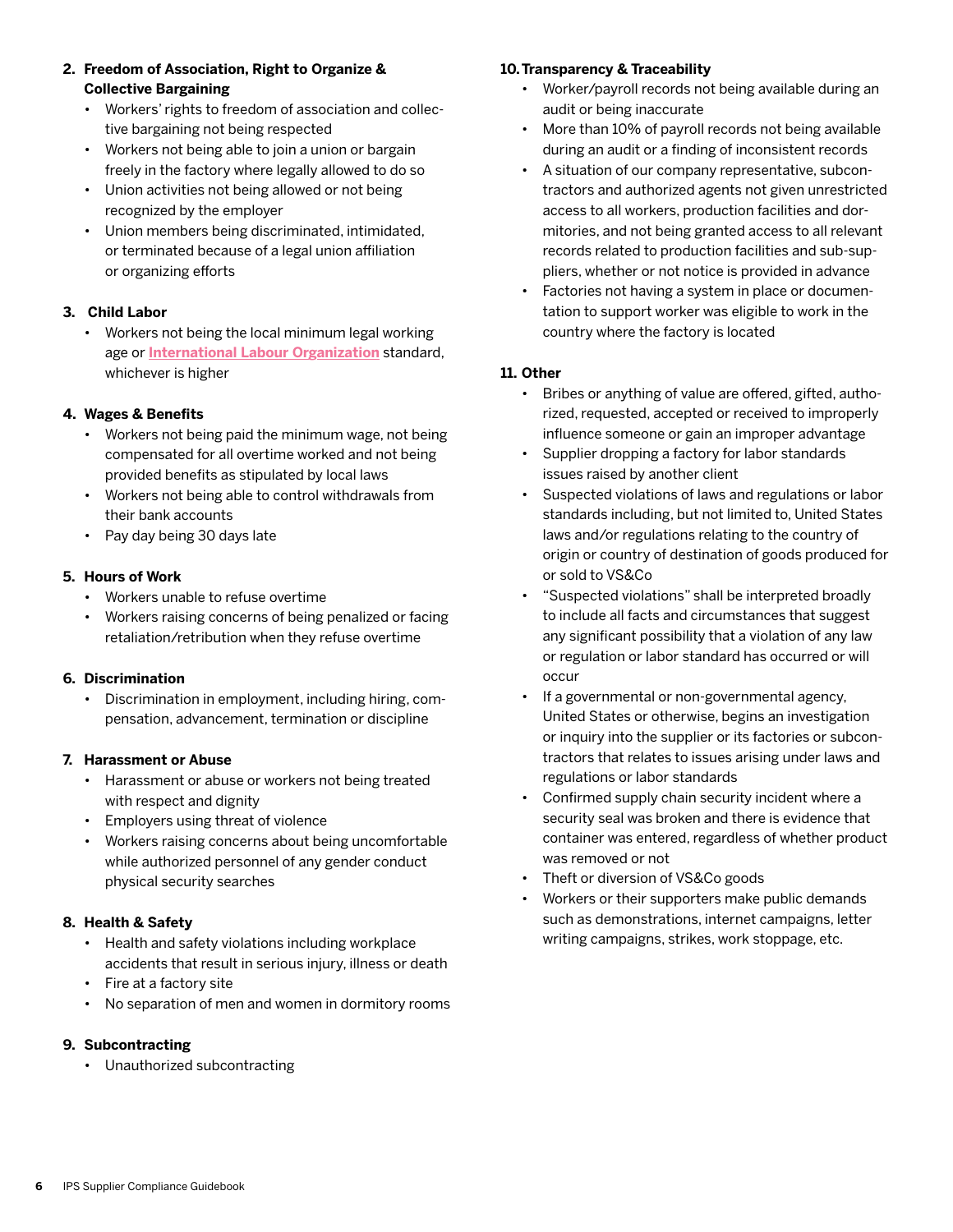*The U.S. government passed a law in 2016 called the Trade Facilitation and Enforcement Act. As a result, U.S. companies are prohibited from importing goods made with convict, forced or indentured labor. In 2017, the U.S. government passed an additional law called the Countering America's Adversaries Through Sanctions Act. This law recognizes that North Korea has forced many of its citizens to migrate to China or other countries to work in certain factories; the U.S. government views this as forced labor. The law prohibits the importation of goods made wholly or in part by North Korean nationals or citizens working as convict, forced or indentured laborers.*

*It is critical that our suppliers do not use any kind of forced labor in the production of our goods or use raw materials or components made by or obtained with forced labor. The supplier must be able to demonstrate that VS&Co products were not made using forced labor by providing documentation including but not limited to a factory profile, a description of production processes performed, support for raw materials purchases, daily production records, attendance and payroll records, worker contracts and documents to support the factory's hiring process and policies.*

Findings of such practices require investigation and internal escalation to IPS Leadership. In instances when a supplier is aware of any of these practices taking place at one of their factories producing for VS&Co, the supplier must notify IPS with a written report via email within 24 hours. The report must include:

- The name of the factory and any other manufacturing facility involved in the incident
- The status of any individuals involved when integrity of health, safety or wellbeing are a factor
- The purchase order number for any order impacted during the incident, if applicable
- A description of the potential elevated risk incident, inquiry, investigation or other occurrence

After a thorough investigation is conducted to determine root causes of the violation(s) found and overall compliance of other VS&Co standards, remediation may take place if it is decided the factory can remain active for VS&Co production contingent on executive leadership approval.

#### **Action for Non-Compliance**

Suppliers are required to comply with all laws and policies listed in this Guidebook and respond to all VS&Co requests regarding any legal requirement or VS&Co policies. Failure to do so will result in escalation to VS&Co executive leadership and may result in any or all of the following actions.

- Warning letter
- Additional monitoring at the supplier's expense
- Financial penalties
- Reduction or loss of business with VS&Co

**NOTE:** Penalty actions will be taken against the Supplier at IPS' discretion and determined on a case-by-case basis.

*IPS defines "supplier" as the vendor or partner who has signed the Master Sourcing Agreement (MSA) directly with VS&Co*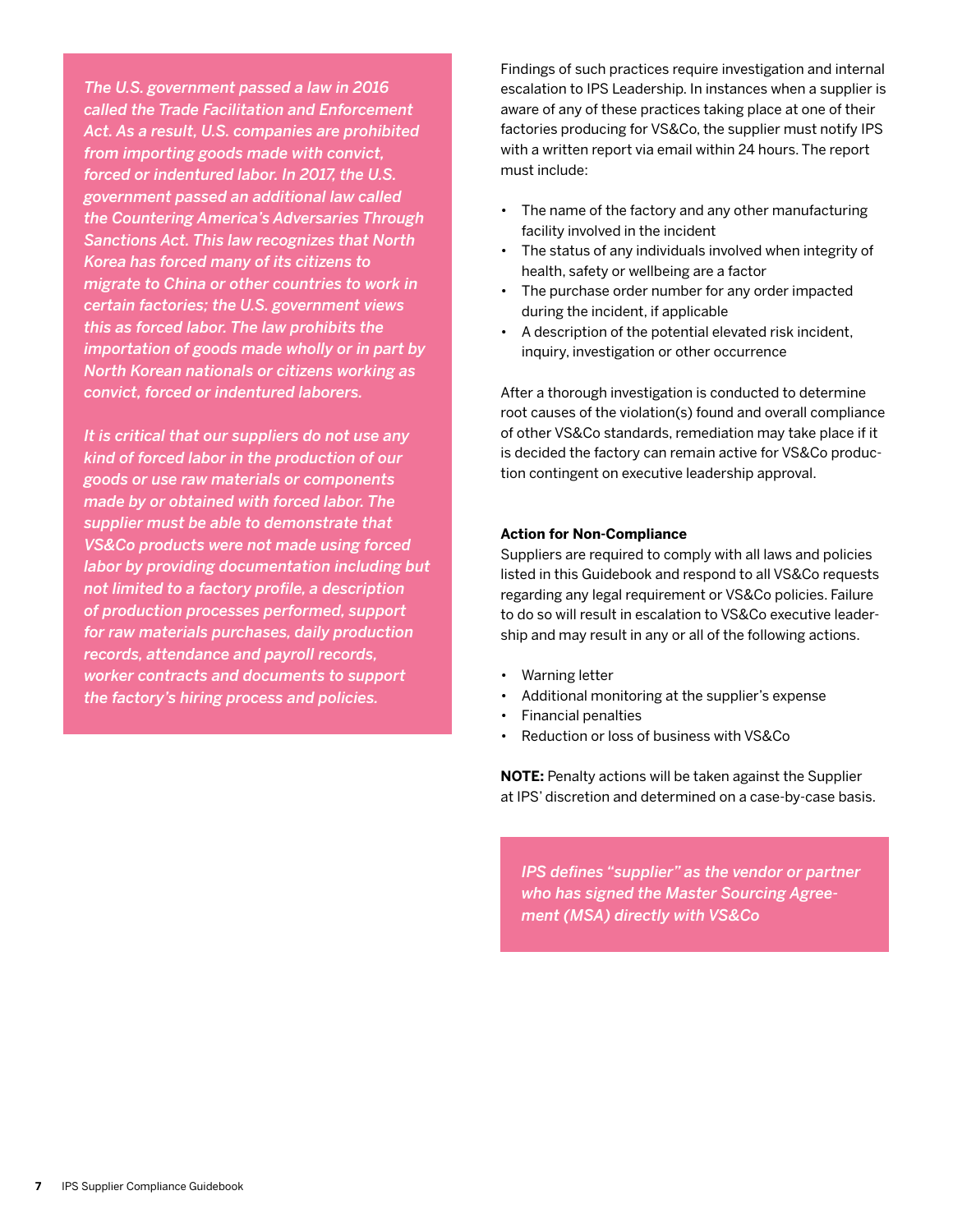# <span id="page-10-0"></span>B. IPS COMPLIANCE AUDIT PROGRAM

#### **Overview**

Improving factory conditions is a critical element of our overall commitment to global compliance, as well as a commitment to strong corporate governance and ethical business practices. To that end, we have a comprehensive internal audit program managed by IPS. Suppliers are expected to comply with our standards and observe all relevant laws, regulations and conventions in all countries where they and their factories operate. IPS or our designated third-party auditor is responsible for verifying that the supplier and its factories meet compliance standards in the four areas listed below:

- Labor Standards and Workplace Conditions
- Supply Chain Security
- Trade Compliance
- Brand Protection

Each supplier is required to sign VS&Co's MSA, which states that the supplier's factories and subcontractors involved in producing goods for VS&Co must cooperate fully in any audit or other review. Factories must give auditors full access to the facility being audited and provide all required documents for review. IPS or our third-party auditor has the right at any time to:

- 1. Conduct audits at the location where product manufacturing takes place
- 2. Conduct capacity monitoring or any other compliance review at any facility doing any type of production for VS&Co products
- 3. Inspect any or all documents or other records required to be maintained or provided

VS&Co's normal practice is to bear the cost of initial and annual audits and not pass the cost on to our suppliers. However, suppliers will be charged for the audit if a factory is dropped after the audit is already confirmed, or in cases when repeated violations or elevated risk issues are identified during subsequent audits.

*IPS reserves the right to conduct audits on an announced, semi-unannounced or unannounced basis.*

### **1. IPS Audit Objectives**

IPS' goal is to support ongoing compliance with our standards and show factories how operating in a socially responsible way can improve their business. IPS does not aim to pass or fail a factory audit, rather, the objectives of our audit program are to:

- Assess whether potential new factories are capable of complying with our standards
- Ensure that existing factories continue to comply with our standards and work to continuously improve their compliance performance
- Identify non-compliance with VS&Co standards and relevant laws, regulations and conventions
- Assess a factory's compliance level in each audit area
- Detect unauthorized subcontracting
- Identify best practices

We also use audits to validate that our suppliers and their factories are being transparent and expect that only complete and accurate documentation be presented during an audit or other type of review.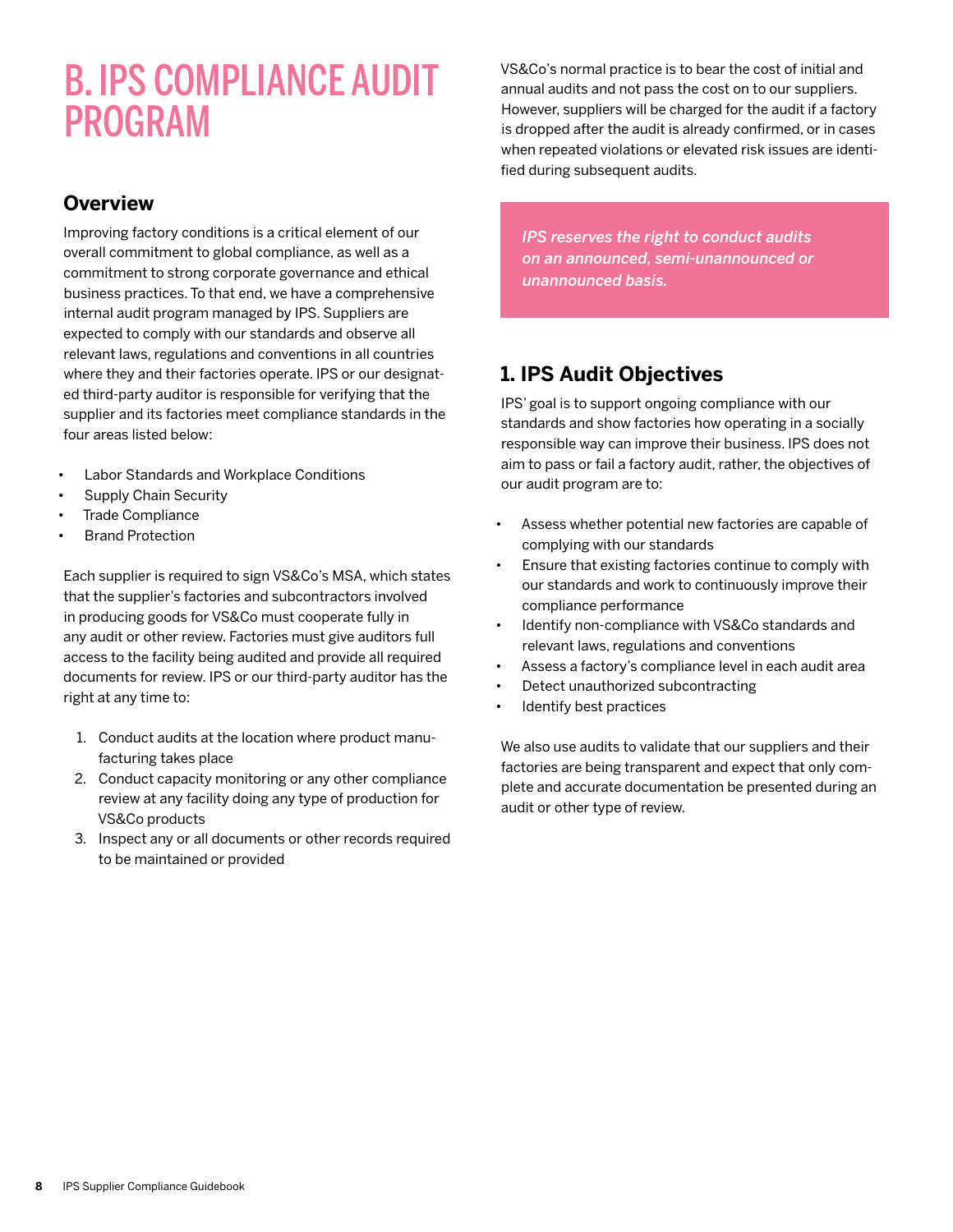#### <span id="page-11-0"></span>**2. IPS Audit Process**

Audits may be conducted by IPS or one of our third-party audit partners. Audits may consist of any combination of the four areas listed in the previous Overview section.

All audits may be announced, semi-unannounced or unannounced. A specific date will be scheduled in advance of an announced audit. IPS will provide a two-week window for semi-unannounced audits. If an audit is unannounced, IPS or the assigned third-party auditor will arrive with identification to show they are from IPS or one of our third-party audit partners. In addition, the auditor will bring a signed letter notifying the factory of the unannounced audit and the telephone number of IPS management should the factory want to contact IPS to confirm the audit arrangement.

Audits may take one or more days to complete depending on the areas to be audited and the size of the facility. Audits consist of the following procedures:

- 1. An opening meeting to explain the areas the audit will cover
- 2. A factory tour
- 3. Review of any documents, photos or other records needed to verify compliance requirements
- 4. Worker interviews\*
- 5. A closing meeting to review any audit findings

Supplier partners are encouraged to join audits along with the factory management and the factory compliance manager.

\* During a labor standards audit, the audits performed by assigned third-party auditors include worker interviews in the workers' preferred language. IPS expects that the supplier or their factories or sub-suppliers will not interfere, discourage or punish workers for communicating with our appointed auditor. We also expect that workers are able to interview freely, without other workers or factory management participating or listening in.

## **3. Audit Results**

After an audit is conducted and approved by IPS management, the supplier will receive an automatic Audit Result Notification from AuditResults\_IPS@steton.com, with an alert that audit reports are available in RizePoint (refer to section H to learn about the RizePoint Platform). Suppliers will be given access to the audit report for each area reviewed. If an automatic notification is not available, IPS will email the supplier to notify them that the audit report is available and to advise if corrective actions are required. Suppliers are responsible for sending audit reports to their factories and partnering with them to review and complete corrective action plans.

Audit reports include a summary showing the score for each area and an overall score. The total score does not indicate a "pass" or "fail" result. Instead, the score represents the compliance level of the factory in each area.

Depending on the score achieved, IPS may waive the factory's audit for the following year. For an audit to be waived, scores must reflect a low risk level and the supplier and factory must not have a history of violations. Audit waivers are granted at the discretion of IPS leadership and VS&Co executive leadership.

*IPS defines "supplier" as the vendor or partner who has signed the Master Sourcing Agreement (MSA) directly with VS&Co.*

#### **4. New Factories**

A labor standards and workplace conditions audit must be conducted in all potential new factories before production may begin. After the audit is conducted, IPS will review the audit result, determine if the factory is authorized for production and notify our brand partners and the supplier of the decision.

Suppliers should enter potential new factories into RizePoint at least 30 days prior to planned production so the pre-production audit can be conducted. If the supplier has a labor standard audit report for the new factory, and the audit was conducted by a reputable audit firm within six months prior to the approval request date, the report may be shared with IPS for review. IPS may accept the audit instead of conducting a pre-production audit.

The following sections will provide details on our standards for the four areas IPS monitors: Labor Standards and Workplace Conditions, Supply Chain Security, Trade Compliance and Brand Protection.

*IPS conducts pre-production audits for all new factories.*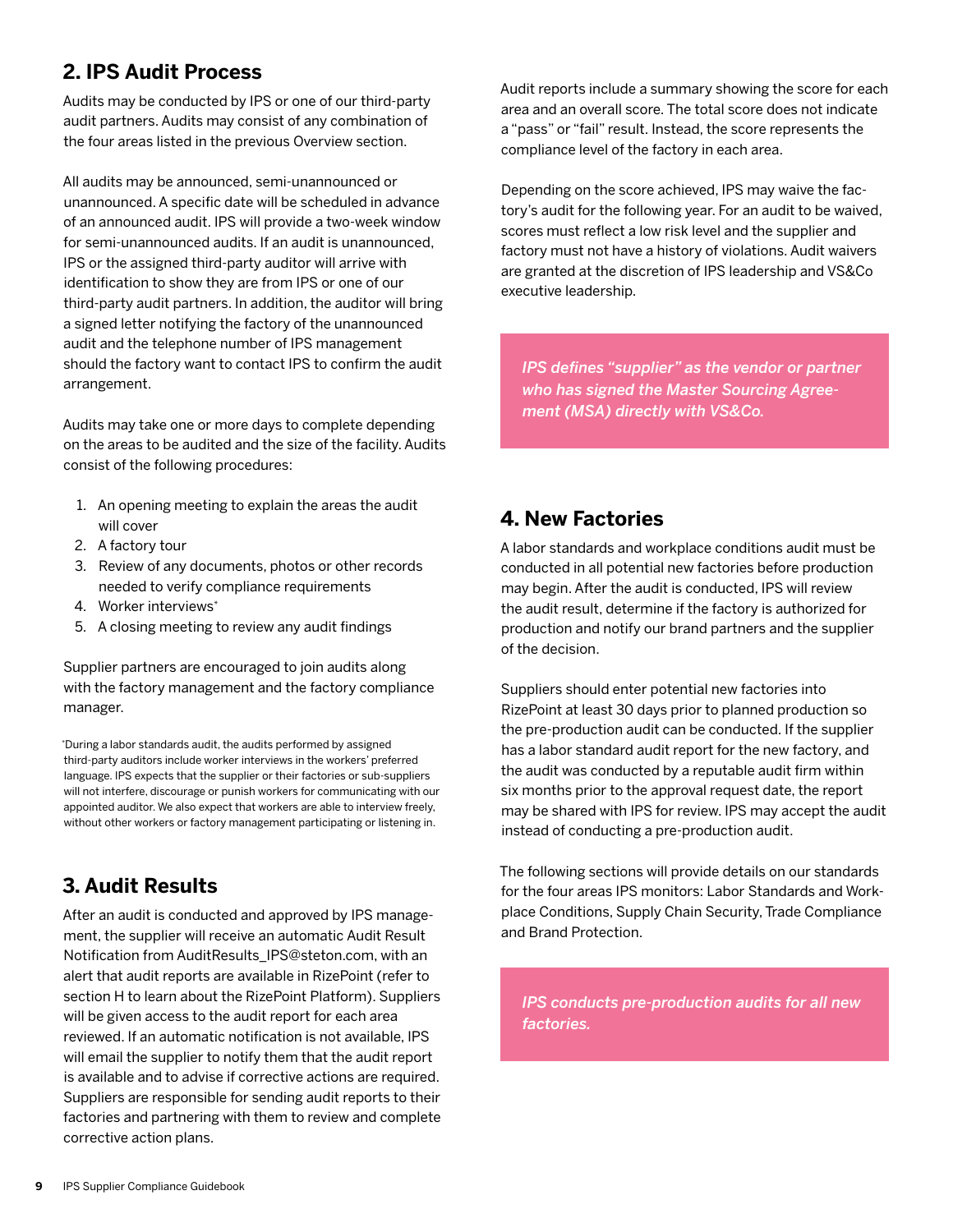# <span id="page-12-0"></span>FACTORY EVALUATION FOR PRE-PRODUCTION AUTHORIZATION FLOW CHART

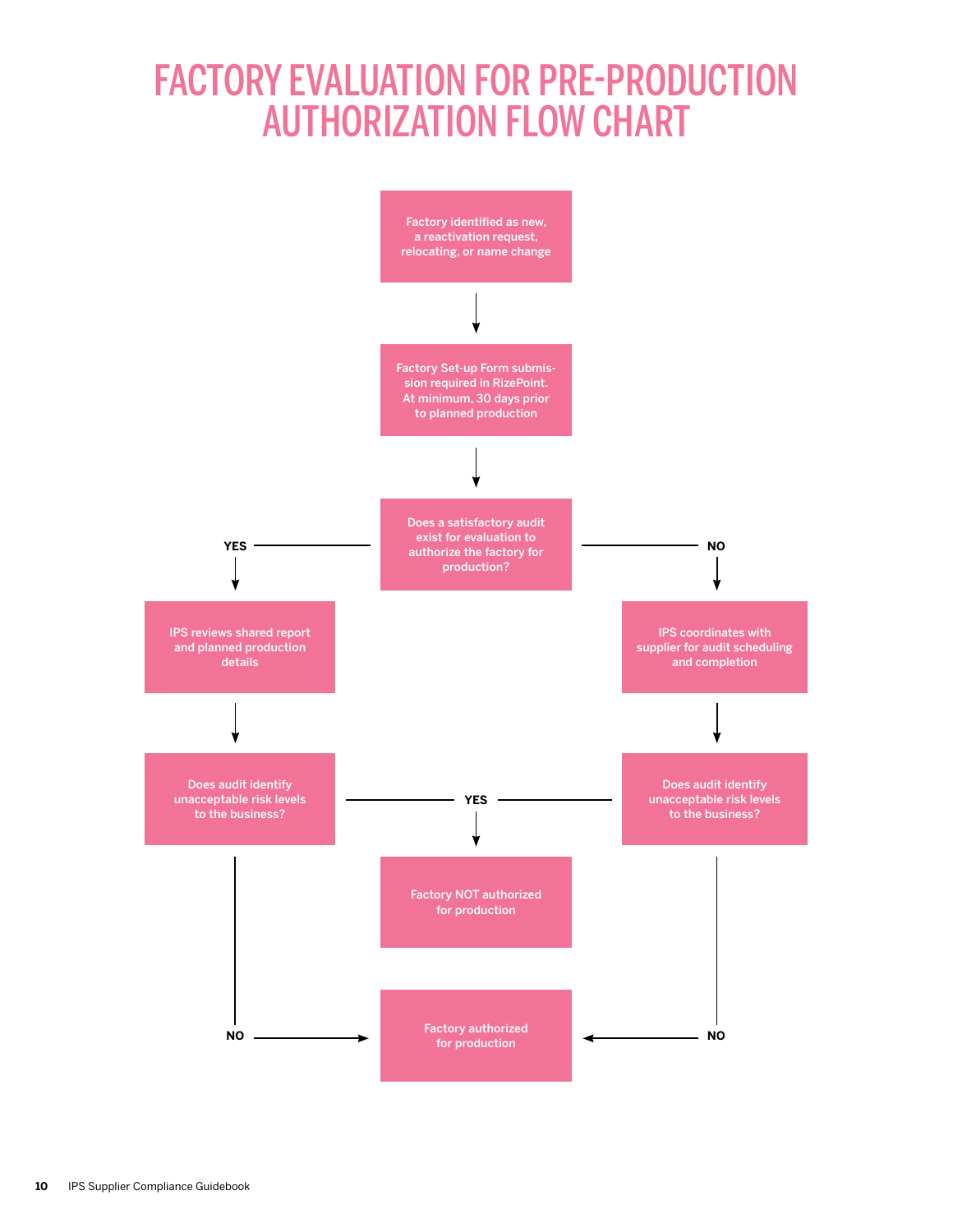# <span id="page-13-0"></span>C. LABOR STANDARDS & WORKPLACE CONDITIONS

## **1. A Fair & Respectful Workplace**

#### **1a. Forced Labor, Slavery & Human Trafficking**

#### **Code Principle**

Forced, prison, indentured, bonded, and slave labor as well as labor obtained through human trafficking are prohibited throughout our supply chain. Employers must not require workers to provide deposits or recruitment fees. If recruitment fees exist, the employer is responsible for payment of all employment eligibility and recruitment fees. The employer is not entitled to retain workers' personal identity documents and all workers must have freedom of movement. [ILO Conventions 29 and 105]

#### **Requirements**

#### *Freedom of Movement*

- Workers have freedom of movement within their designated work areas during work hours and within their dormitories during non-work hours, including access to toilets, bathroom facilities, canteens, drinking water stations, etc.
- Workers are free to leave the facility during meal periods or after work hours

#### *Freedom of Overtime*

Overtime is voluntary without fear of negative consequences or retaliation/retribution

#### *Prison Labor*

No form of prison labor, nor work with subcontractors and sub-suppliers that allow any form of prison labor is to take place

#### *Freedom of Employment*

• Workers enter employment voluntarily and freely, without threat

#### *Termination of Employment*

- Workers are free to legally terminate their contracts without penalty and accurate supporting records must be on file
- No restrictions for workers when terminating their employment (e.g., loss of wages or benefits)

#### *Employment Agents*

- Factories use legally approved/registered labor agencies in accordance with local law
- Factories are responsible for conducting thorough due diligence on all labor agents used in the recruitment and employment of foreign migrant workers
- Workers do not pay a fee or deposit to secure a job
- Factories are responsible for all fees associated with employment agencies

#### *Employment Contracts & Documentation*

- Labor contracts for all workers meet all legal requirements
- Workers receive a copy of their labor contracts before leaving their home country/region of origin in a language they can understand
- Employers explain the contract contents to workers in their preferred language before the contract is signed, and in the case of foreign migrant workers, before the workers leave their home country/region
- Factories have a formal contract with all legally approved/registered staffing agencies used to obtain temporary labor
- Staffing agency contracts indicate which party is responsible to verify workers' employment eligibility and have supporting documents available
- Factories have a system in place to verify that all workers are legal citizens or are eligible to work in the country of factory location

*VS&Co requires suppliers to comply with the Employer Pays Principle, to ensure factories producing for us do not charge recruitment fees to workers or use debt bondage or irregular, delayed, deferred or non-payment of wages.*

#### *Control Over Personal Documents*

• Workers retain original copies of personal documents (i.e., birth certificates, passports, work permits, residence cards, labor contracts and national identity cards, etc.)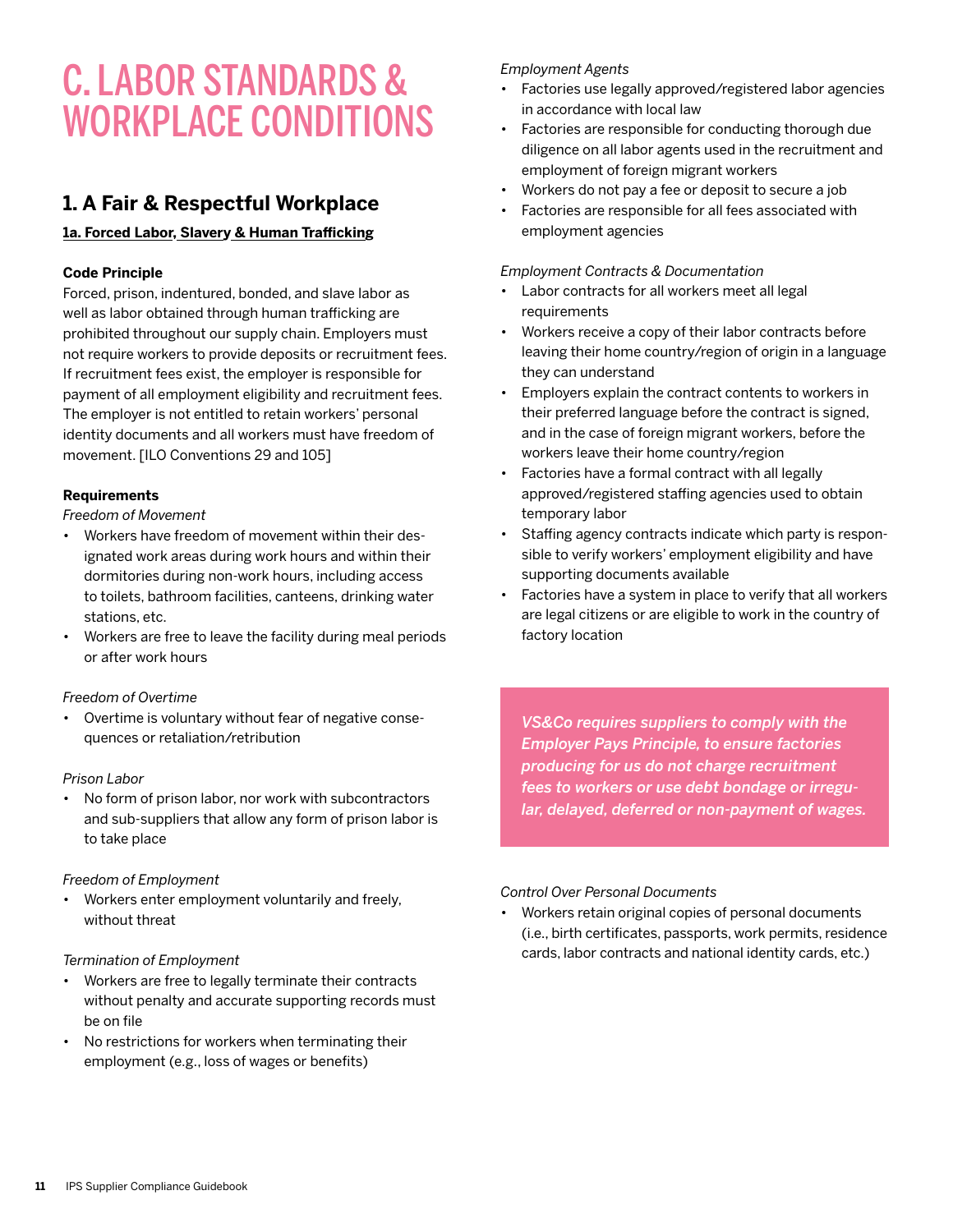#### <span id="page-14-0"></span>*Debt Bondage & Recruitment Fees*

- Employers do not use irregular, delayed, deferred or non-payment of wages as a means to bind workers to employment
- Employers do not force workers to work in order to repay a debt
- Recruitment fees or deposits are not charged to workers, inclusive of fees for travel visas, health checks, employment registration, work permit, agency/management fees or referral fees
- Employers ensure workers have full control of their bank account(s) if they are paid by direct deposit into a bank

#### **Best Practices**

- $\checkmark$  Employers have a written policy prohibiting the use of forced labor of any kind within their entire supply chain
- $\checkmark$  Employers make every effort to employ workers directly
- $\checkmark$  Employers provide regular forced labor awareness training to all workers

*For any factory employing or planning to employ foreign migrant workers (excluding management and office staff), the supplier must notify IPS. Our policy requires a specialized audit in these cases.*

#### **1b. Child Labor**

#### **Code Principle**

All workers shall be at least the local minimum legal working age or ILO standard, whichever is higher. The facility must take all necessary precautions to ensure that authorized young workers, under the age of 18, are protected from working conditions that could pose a danger to their health, safety, or development. [ILO Conventions 138 and 182]

#### **Requirements**

*Underage Workers*

- All workers meet or exceed the minimum legal working age prior to their date of hire
- Only persons at or above the minimum legal working age are present in the work areas

#### *Screening Procedure & Documentation*

• Employers have systems in place to ensure age documents are accurate and complete at the time of recruitment

- Employers provide training to all hiring staff on methods to verify the age of workers using effective interview techniques and ways to identify falsified documents
- Personnel files contain copies of identification documents such as birth certificates, national ID cards or school certificates throughout the term of employment

#### *Authorized Young Workers*

- Authorized young workers are registered with the local labor bureau where required by law
- Contracts are signed by a parent or guardian as required by law
- Employers protect the authorized young workers from working in hazardous areas
- Employers adhere to all local regulations regarding working hour restrictions for young workers, including regular hours, night hours and overtime hours
- Authorized young workers have access to proper health examinations as required by local law

#### *Apprenticeship/Trainee/Internship Programs*

- Employers ensure that any participation in an apprenticeship/trainee/internship program is in accordance with local law and follow the minimum age legal requirements
- Wages are not less than the legal minimum wage for apprentices, trainees and interns
- The apprenticeship and training programs are only for jobs that develop technical skills for the operations performed at the factory
- The total number of program participants does not exceed the total number of permanent workers as required by law
- Employers do not use long-term apprenticeships or training programs to employ workers in low-wage or temporary positions

#### **Best Practices**

- $\checkmark$  Employers have a tracking system for all authorized young workers (e.g., young workers registry)
- $\checkmark$  Employers require at least two forms of age/identity documents, preferably ones that have a photo ID

*Authorized young workers are workers who are under the age of 18 but above the legal minimum age requirement and protected from working conditions that could pose a danger to their health, safety or development.*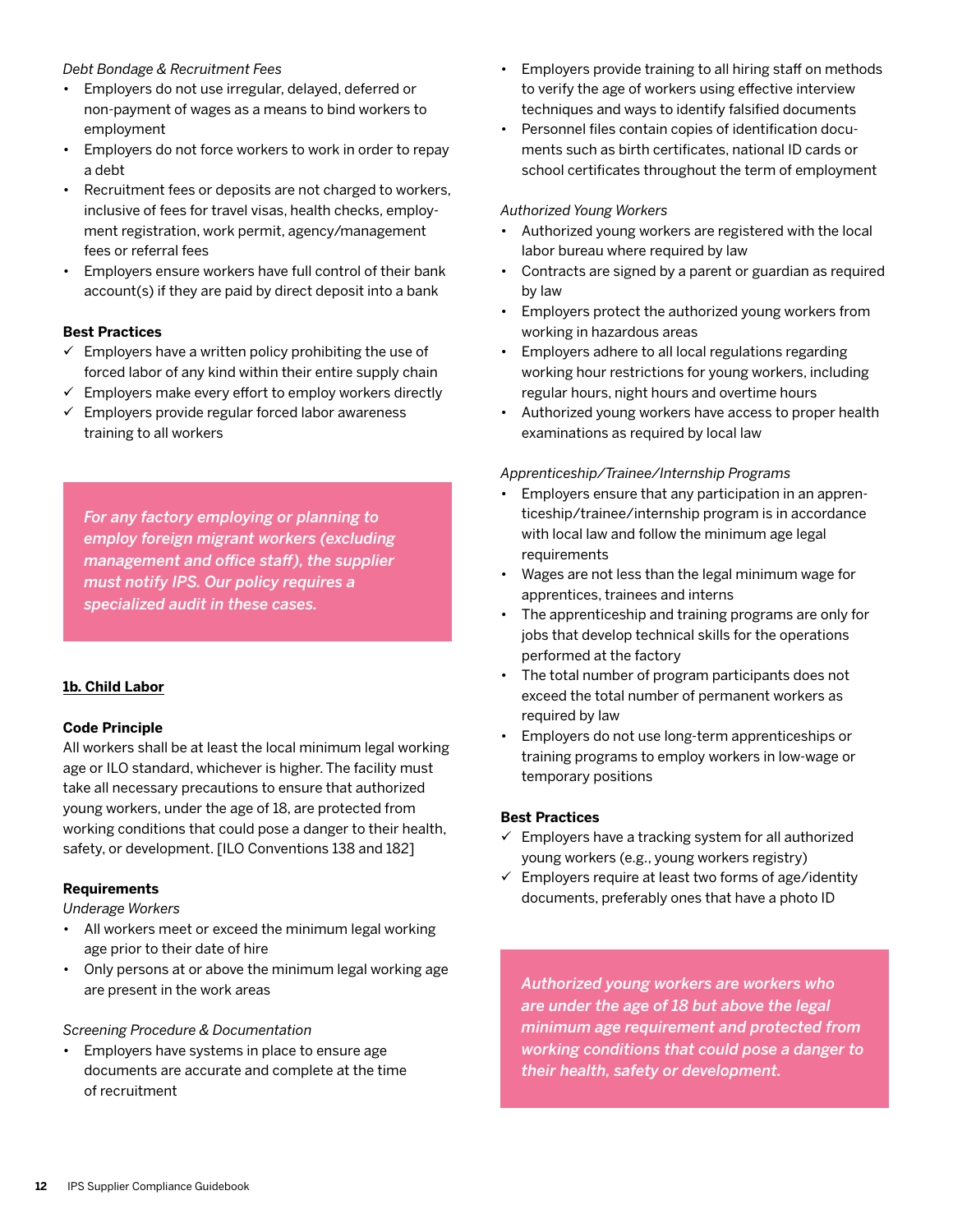#### <span id="page-15-0"></span>**1c. Discrimination**

#### **Code Principle**

Workers must be selected only on the basis of their ability to do the job. Employers must not discriminate in employment, including hiring, compensation, advancement, termination, or discipline, on the basis of sex, gender identity, race, religion or belief, age, disability, illness, sexual orientation, pregnancy, marital status, civil partnership, nationality, political opinion, social or ethnic origin, or other protected status. All workers, regardless of gender, shall receive equal pay for work of equal value. [ILO Conventions 100 and 111]

#### **Requirements**

*Awareness*

- Factories have policies and hiring procedures regarding discriminatory awareness and actions in the workplace
- Employers provide training to all workers on discrimination awareness, particularly as it relates to gender equality
- Regular training is provided to Human Resources staff to ensure they understand hiring policies
- Regular training is provided to all workers in their preferred language(s) to ensure they understand non-discriminatory policies

#### *Non-Discrimination*

- Employers do not discriminate during employment, including hiring, compensation, advancement, termination, or discipline, on the basis of sex, gender identity, race, religion or belief, age, disability, illness, sexual orientation, pregnancy, marital status, civil partnership, nationality, political opinion, social or ethnic origin, or other protected status
- The use of medical examinations, such as pregnancy or HIV/AIDS tests, to prevent a worker from being employed is prohibited
- Medical tests if required by law comply with requirements and are not to be used in any discriminatory manner
- Workers are not forced or pressured to use contraception
- Pregnancy, disability, illness, union lead, or worker representative is not used as a basis for discriminatory practices like termination, demotion, etc.
- Religious observance, prayer breaks, and religious holidays are permitted

#### *Equality*

- Factories ensure non-local workers are treated fairly and on an equal basis with local workers
- Women and men receive equal pay for work of equal value, equal evaluation of the quality of their work assignment, promotion, and equal opportunities to fill open positions
- Employers do not implement factory policies or practices that favor one group of workers over another
- Foreign migrant workers or domestic migrant workers are treated fairly and on an equal basis with its local workers

#### *Pregnant Women*

- Employers provide breastfeeding and childcare facilities as needed or where required by law
- Employers do not demote, reduce wages, or terminate a woman worker because she is pregnant, immediately before maternity leave, during maternity leave or after returning from maternity leave
- Employers do not reduce salaries from pregnant workers for taking leave for prenatal medical checks throughout pregnancy
- Employers allow workers to take additional leave after the three months maternity leave period, if allowed by law
- Pregnant women who work while standing are provided with chairs near their workstations for rest breaks
- Employers allow pregnant women to rest for half-an-hour every four hours of work and do not assign pregnant women in areas with hazardous working conditions

#### *Support for Special Needs*

- Employers are aware of women's special needs, particularly after childbirth, and provide them with benefits and facilities for meeting those needs
- Employers are aware of vulnerable workers with special needs (e.g. elderly workers, disabled workers, pregnant workers, etc.) and provide proper support including but not limited to lighter work, proper breaks, and flexible time options

*Pregnancy testing is not a condition for employment, nor is it demanded from workers.*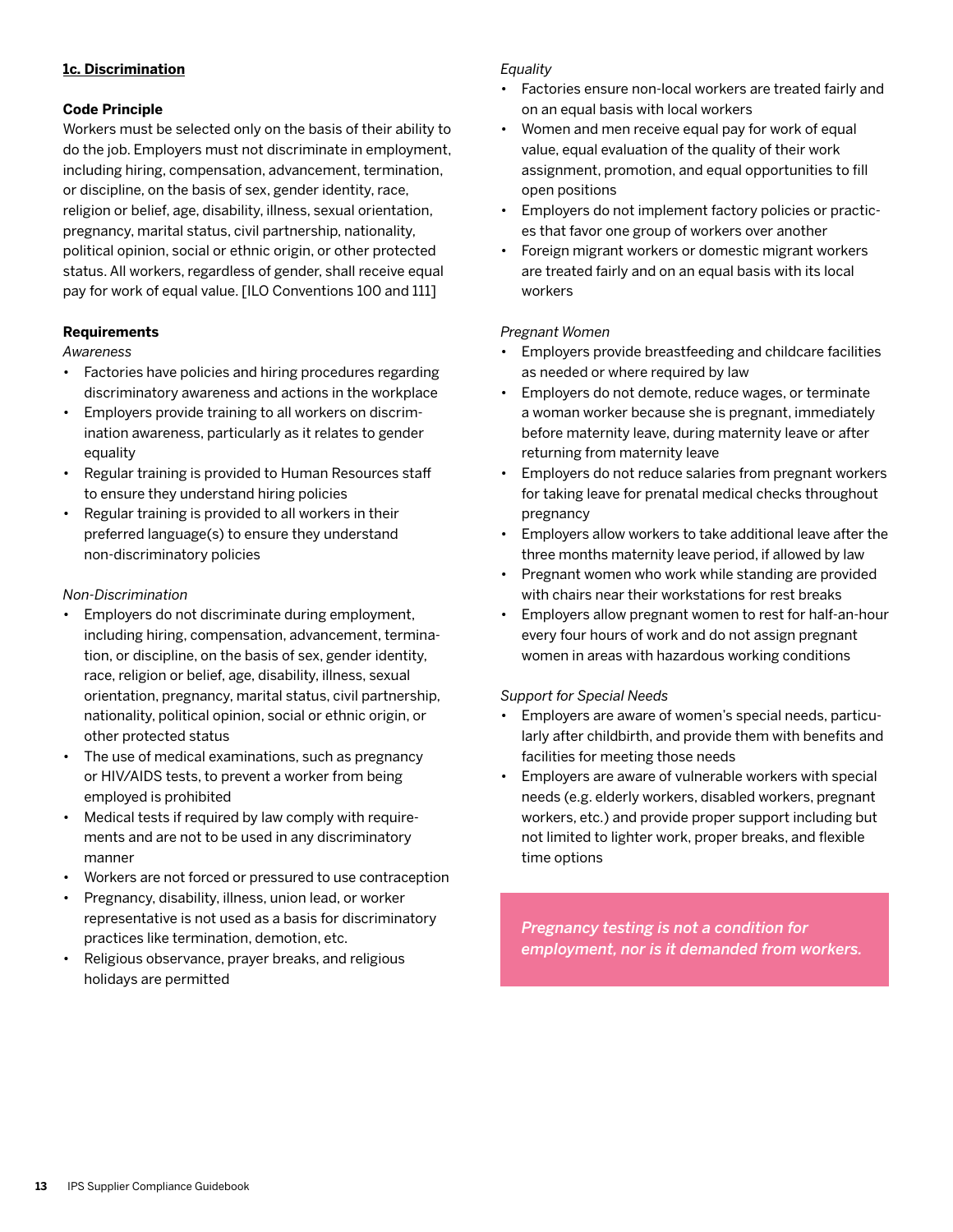#### <span id="page-16-0"></span>**Best Practices**

- $\checkmark$  Employers maintain effective policies and procedures that promote gender equality and anti-discrimination
- $\checkmark$  Employers have a job performance evaluation process that includes data on productivity, absenteeism, work quality and other areas of job performance
- $\checkmark$  Employers provide maternity leave benefits if not defined by local law

*Employers do not implement factory policies or practices that favor one group of workers over another.*

#### **1d. Harassment or Abuse**

#### **Code Principle**

Workers must be treated with respect and dignity. No worker shall be subject to humiliating or corporal punishment, and the workplace must be free from all forms of physical, sexual, psychological, or verbal punishment, coercion, intimidation, harassment or abuse. [ILO Convention 190]

#### **Requirements**

#### *No Harassment & Abuse*

- Employers do not use threat of violence, rude or abusive language, physical abuse, lewd remarks, sexual harassment, corporal punishment, psychological or verbal abuse, or any other form of harassment or abuse against workers
- Employers have clear and established anti-harassment or abuse policies made available to all workers
- Physical security searches are applied equally to all workers and are performed in the open by authorized personnel who are of the same gender as the worker and with respect for the individual

#### *Discipline Practices*

- Discipline rules and practices are in compliance with local law and communicated to all workers in writing and verbally
- Employers do not use monetary fines as a form of discipline
- All disciplinary actions are recorded

#### *Grievance Mechanisms*

- An effective worker grievance mechanism is available for all workers in their preferred language
- Factories develop multiple channels for workers to raise concerns and provide input to management anonymously
- Each grievance mechanism protects worker privacy, protects against retribution and allows concerns to be escalated to someone other than direct supervisors
- Factories train workers how to use grievance mechanisms in the preferred language(s) of workers, to report concerns, grievances and potential violations without fear of retaliation
- Employers establish written procedures for filing and recording grievances and follow-up discussions of grievances are kept on file
- Factories are transparent on the status of each grievance (e.g., grievance received, investigated, resolved, closed, etc.)

*An effective worker grievance mechanism should be available for all workers in their preferred language.*

#### **Best Practices**

- $\checkmark$  Factories have progressive discipline methods to correct a worker's behavior toward becoming a productive member of the company. The disciplinary procedure should include:
	- 1. Verbal warning
	- 2. First written warning
	- 3. Second written warning
	- 4. Dismissal
- $\checkmark$  Factories post and maintain records of resolutions to complaints that all workers can access
- $\checkmark$  Factories form grievance committees with worker representatives where applicable
- $\checkmark$  Factories track, collect and screen data for all grievances, complaints and resolutions based on gender of workers

*IPS defines "supplier" as the vendor or partner who has signed the Master Sourcing Agreement (MSA) directly with VS&Co.*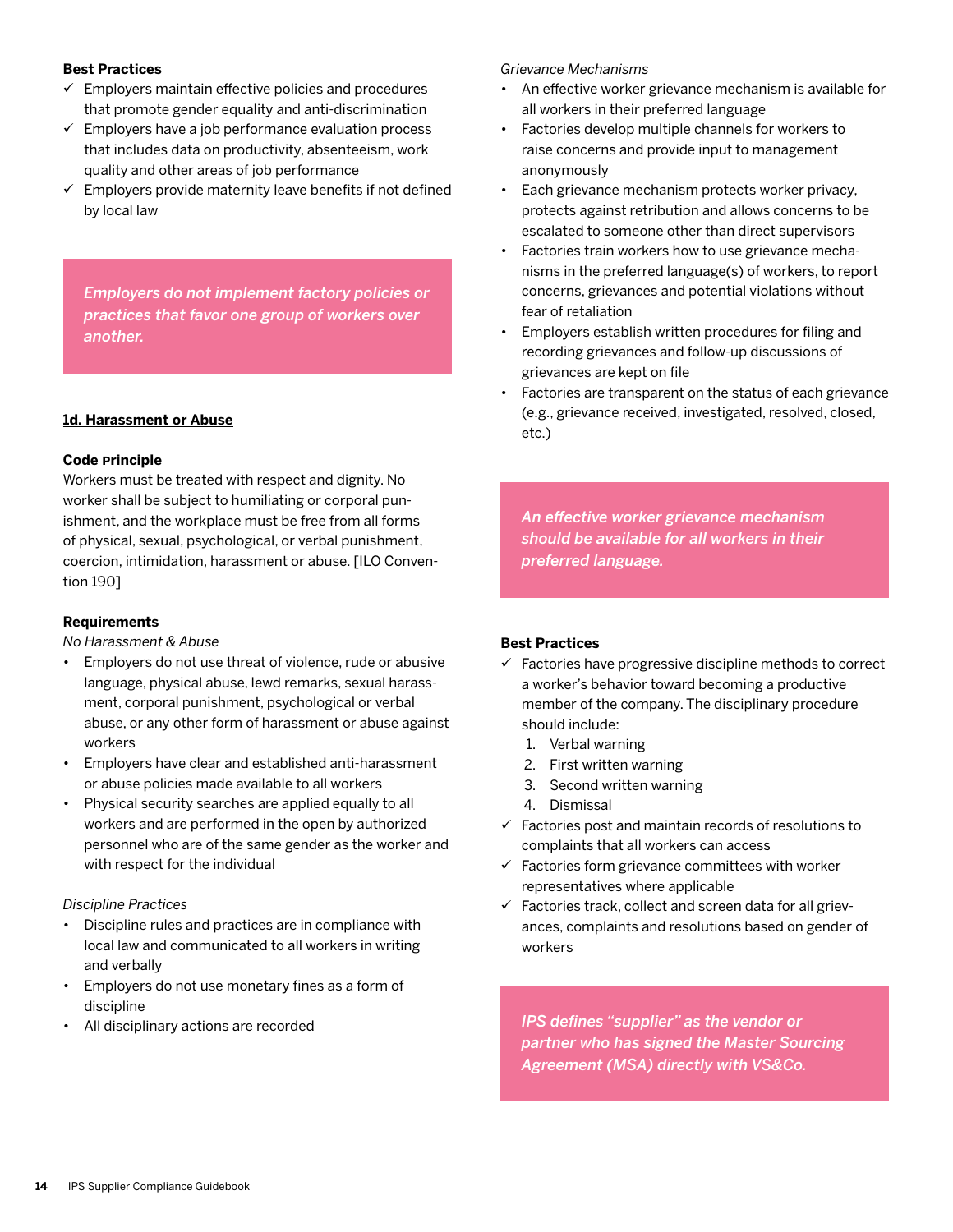#### <span id="page-17-0"></span>**1e. Freedom of Association, Right to Organize & Collective Bargaining**

#### **Code Principle**

Workers' rights to freedom of association and collective bargaining must be respected, as well as rights to refrain from participating in organizations of their choosing. Facilities must not interfere with, harass or intimidate workers who lawfully and peacefully associate, organize or bargain collectively. [ILO Conventions 87, 98, 135 and 154]

#### **Requirements**

*Workers' Rights of Association & Bargaining* 

- All workers are free to form/join a trade union of their choosing or choose not to belong to a union
- Employers do not discriminate nor terminate those who choose to form or join unions, who participate in union activities, or choose not to belong to a union
- Employers are open to cooperation with union representatives

#### *Freedom of Association/Worker Committee*

- In countries where the law restricts freedom of association and collective bargaining, factories facilitate alternative means to establish worker representation, such as worker committees
- Records of meetings, including minutes and agendas with the union or worker committee, are on file and available for review

#### *Union Fees*

• Factories do not deduct union membership dues, fees or fines from workers' wages without written approval from the worker

#### **Best Practices**

- $\checkmark$  Employers meet with trade unions or worker representatives regularly to understand worker concerns
- $\checkmark$  Employers provide private meeting space at the workplace for union (where legally recognized) or worker committees to host their meetings

#### **1f. Wages & Benefits**

#### **Code Principle**

Employers must compensate workers with at least the minimum wage prescribed by local law, the prevailing industry wage or the wage negotiated in a collective bargaining agreement, whichever is higher. Employers shall compensate all overtime work at a premium rate and provide benefits as stipulated by local laws. Suppliers should strive to pay a wage sufficient to meet workers' basic needs and provide some discretionary income. Illegal or disciplinary deductions are not permitted. [ILO Conventions 1, 95 and 131]

#### **Requirements**

#### *Basic Pay*

- All workers, including contract/agent workers, are paid the legal minimum wage, wages based on a collective bargaining agreement (CBA), or wages based on a contractual agreement whichever is higher
- If workers are paid by piece rate wage instead of hourly rate, the worker receives a wage equal to or above the legal minimum wage, without the use of overtime

#### *Overtime Pay*

- Overtime premiums follow local law or rates set forth by a CBA, whichever is higher
- Overtime wages are paid for all time legally defined to be over regular working hours

*Minimum wage and overtime premiums must meet legal requirements.*

#### *Pay Date*

- Pay date follows local law
- When no time limits are defined by law, compensation is paid at least every 30 days

#### *Deposits, Deductions or Fines*

- Employers do not hold deposits in any form for any reason
- Any deductions follow local law or a legal CBA
- Illegal or disciplinary deductions are not permitted
- Employers do not impose fees on workers in any form for any reason, including but not limited to fees for tools or other items required for their job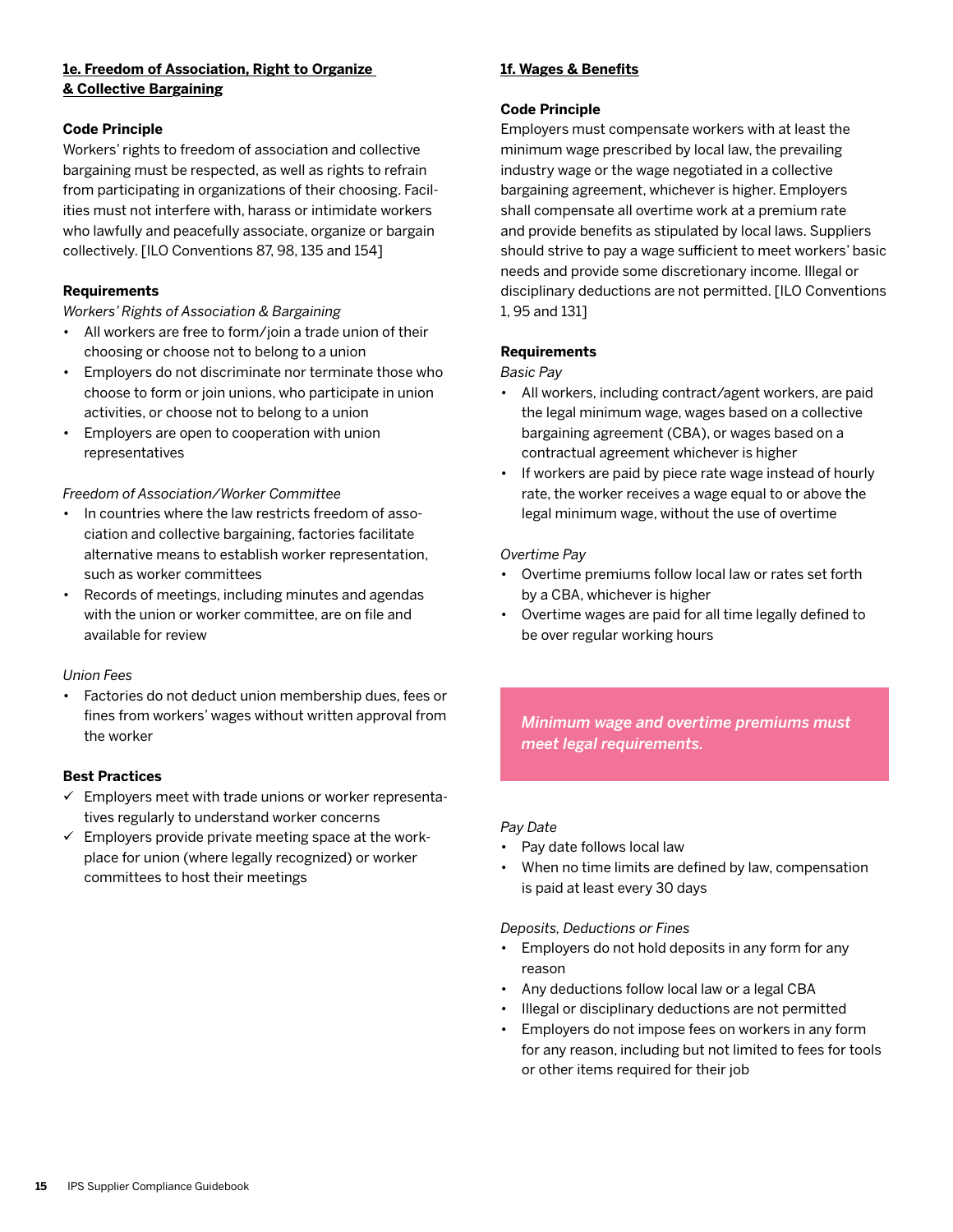#### <span id="page-18-0"></span>*Benefits*

- All workers, including trainees, are provided benefits in accordance with local law or as set forth by a CBA, whichever is higher
- Benefits include, but are not limited to social Insurance, entitled leave and holidays
- Benefits are paid during work stoppages, if any take place, as required by law
- The facility correctly and accurately calculates legal withholdings (e.g., taxes, social security, pension, or healthcare from worker wages) and file these with appropriate government authorities in a timely manner as required by law
- Employers share information on all related legal withholdings with workers

#### *Records & Communication*

- All pay records are complete, accurate and made available upon request
- All related payment records clearly indicate the pay period covered, the date workers are paid and acknowledged by workers
- Employers provide workers a comprehensive wage statement, which includes all hours worked, basic wage or piece rate earned per day, overtime premiums, bonuses, allowances, benefits and legal or contractual deductions
- Employers communicate to workers the content of wage statements and train them on the calculations in their preferred language
- Any variations to the normal payroll schedule or wage statement are communicated to workers in their preferred language and documented with worker acknowledgment
- All workers are provided a mechanism to dispute any wage discrepancies

*Employers communicate to workers the content of wage statements and train them on the calculations in their preferred language.*

#### **Best Practices**

- $\checkmark$  Employers strive to pay workers a wage that meets the basic needs of the workers and their families, with some discretionary income
- $\checkmark$  A fair compensation system is in place according to workers' skill, experience, seniority and qualifications
- $\checkmark$  Employers regularly assess and adjust wages and benefits to reflect the cost of living, industry standards and basic needs
- $\checkmark$  Factories have a system in place to enhance efficiencies, cost savings and apply a portion of the savings towards improving worker wages
- $\checkmark$  Factories pay workers through digital payments
- $\checkmark$  Digital payments are on the payment date or period stipulated by the local law
- $\checkmark$  Workers are trained on how digital payments work in the workers' preferred language

#### **1g. Working Hours**

#### **Code Principle**

Overtime must be limited to a level consistent with humane and productive working conditions. Workers shall not work more than 48 regular hours (or lower if required by local laws or local industry standards) and shall not exceed 60 hours a week on a regularly scheduled basis. Workers must be given at least one day off in seven. All overtime must be voluntary. Workers must be provided with adequate breaks as legally required. [ILO Conventions 1, 14 and 30]

#### **Requirements**

*Working Hours*

- Regular and overtime hours follow local law
- Regular weekly working hours are not more than 48 hours and do not exceed more than 60 hours, including overtime hours
- Reasonable meal and rest breaks comply with local laws
- Employers have policies with defined procedures and approval processes for determining overtime and securing worker consent

#### *Consecutive Days Worked*

- Workers are provided at least one day off in seven
- A day off is provided and is at least 24 hours of continuous rest

#### *Time Attendance Records*

- Records are complete and accurate for all workers, including contract/agent workers, for at least 12 months or longer if required by law
- All hours worked are tracked to ensure correct payment of the legal minimum wage and overtime premiums
- Workers record their own hours, including start and stop times, and have access to their attendance records upon request

*Workers are provided at least one day off in seven.*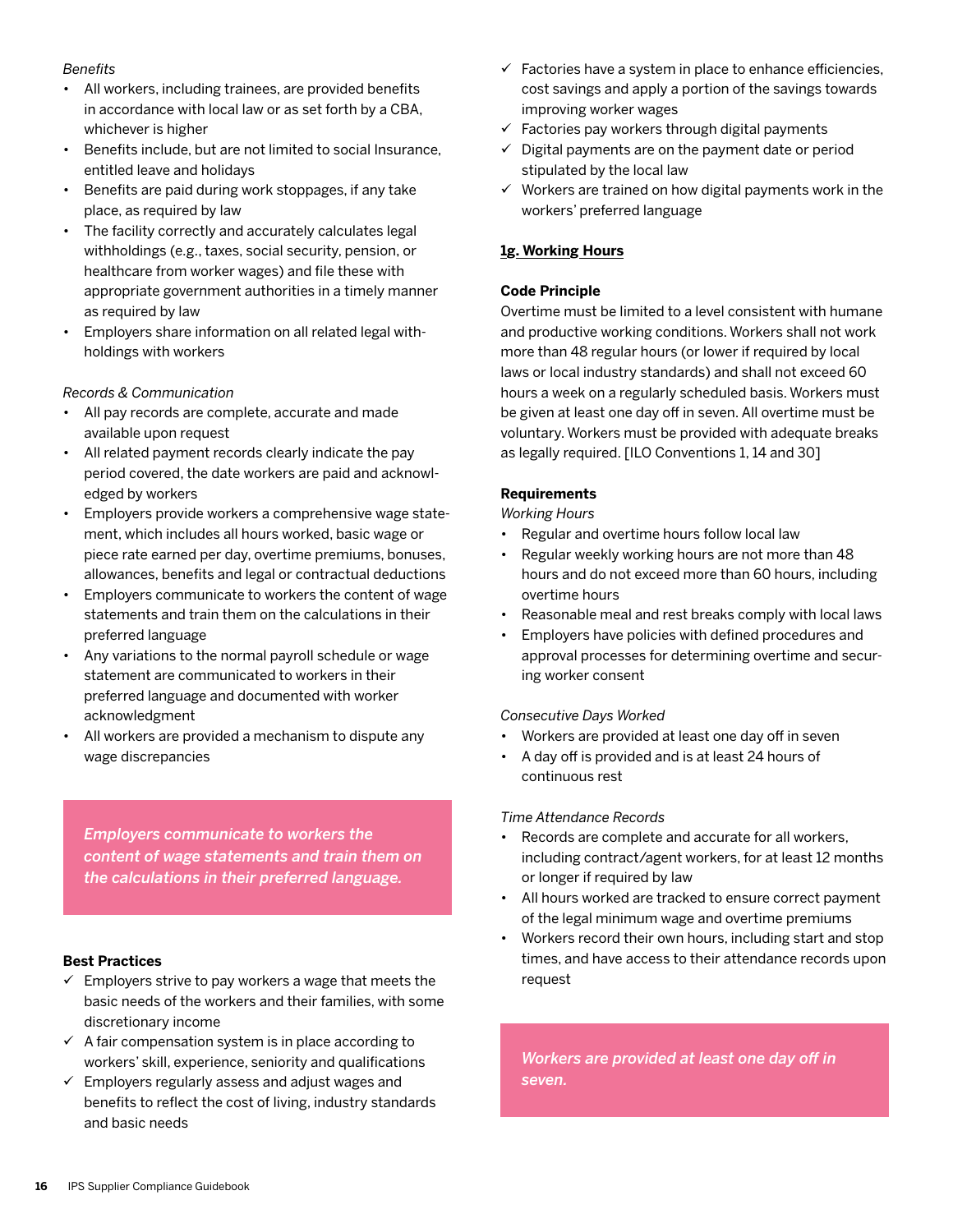#### <span id="page-19-0"></span>**Best Practices**

- $\checkmark$  Employers have processes in place to assess their production capacity in order to avoid excessive overtime hours
- $\checkmark$  Employers have a system to reduce overtime by improving workers' skills through training, mentoring and coaching to improve productivity and reduced rework
- $\checkmark$  Employers provide a day of rest that is scheduled on the same day of the week every week, in order for workers to plan ahead for that day
- $\checkmark$  Employers conduct regular internal assessments to ensure the time attendance system is being used properly and all working hours are accurately recorded

## **2. Health & Safety in the Workplace**

#### **2a. Health & Safety**

#### **Code Principle**

Employers must provide a clean, safe and healthy work environment and take steps to prevent accidents, illness and injury arising out of or occurring during the course of work. All workers must have access at all times to sanitary facilities, which should be adequate and clean. Workers must be provided at no cost with all the appropriate personal protective equipment. Where dormitories and canteens are provided to workers, the same standards apply. [ILO Convention 155]

#### **Requirements**

#### *Evacuation Plan*

• Evacuation plans are available in all workers' preferred language(s), are legible, large enough and have clear direction to an exit

#### *Fire Extinguishers/Hydrants*

- All fire-fighting equipment, including fire sprinklers/ extinguishers/hydrants, are available, visible, unblocked, in their designated area and properly maintained
- Training on the proper use of fire equipment is provided to workers responsible for fire safety, where required by local law, with complete training records kept on file

#### *Fire Alarm System*

- Fire alarm and detection systems are available, visible, unblocked and properly maintained as required by local law and fire safety standards
- A visible and audible fire alarm is installed in all work areas

#### *Fire Drills*

- Fire drills are conducted at least semi-annually (every six months) with attendance records and photos on file
- Fire drills cover all shifts, floors and buildings within the whole facility
- Designated emergency assembly points are large enough to accommodate all workers

#### *Two Fire Exits*

- At least two accessible fire exits are available, unlocked and unblocked
- Emergency exit doors' design and installation meet all legal requirements

#### *Exit Signs & Emergency Lighting*

- Exit signs are available in all workers' preferred language(s), are legible and visible
- Emergency lighting is functional in all evacuation passageways, staircases and exits

#### *Passageways*

- Passageways are clear and unobstructed
- Fire routes lead to safe assembly points without obstruction

#### *Health Monitoring*

- A system for identifying common illnesses that affect workers is in place and includes analysis of factory clinic health records and sick leave records
- Employers conduct and cover costs for regular occupational health checks for workers as legally required

#### *Drinking Water*

• Adequate and clean drinking water is accessible, with testing reports conducted semi-annually (every six months)

#### *Lavatories*

- Clean toilets are available and provide appropriate privacy (stalls with doors)
- Fresh water is accessible for toilet flushing and hand washing
- The number of workers per toilet is at a minimum 25 workers per toilet, or fewer if required by law

#### *First Aid*

- First aid kits are properly stocked and accessible
- First aid equipment is functional, with maintenance records properly filed in proximity of the work area
- First aid training is provided to workers with complete records on file
- Emergency eyewash station and/or showers are provided where corrosive chemicals or high volumes of solvents are handled and used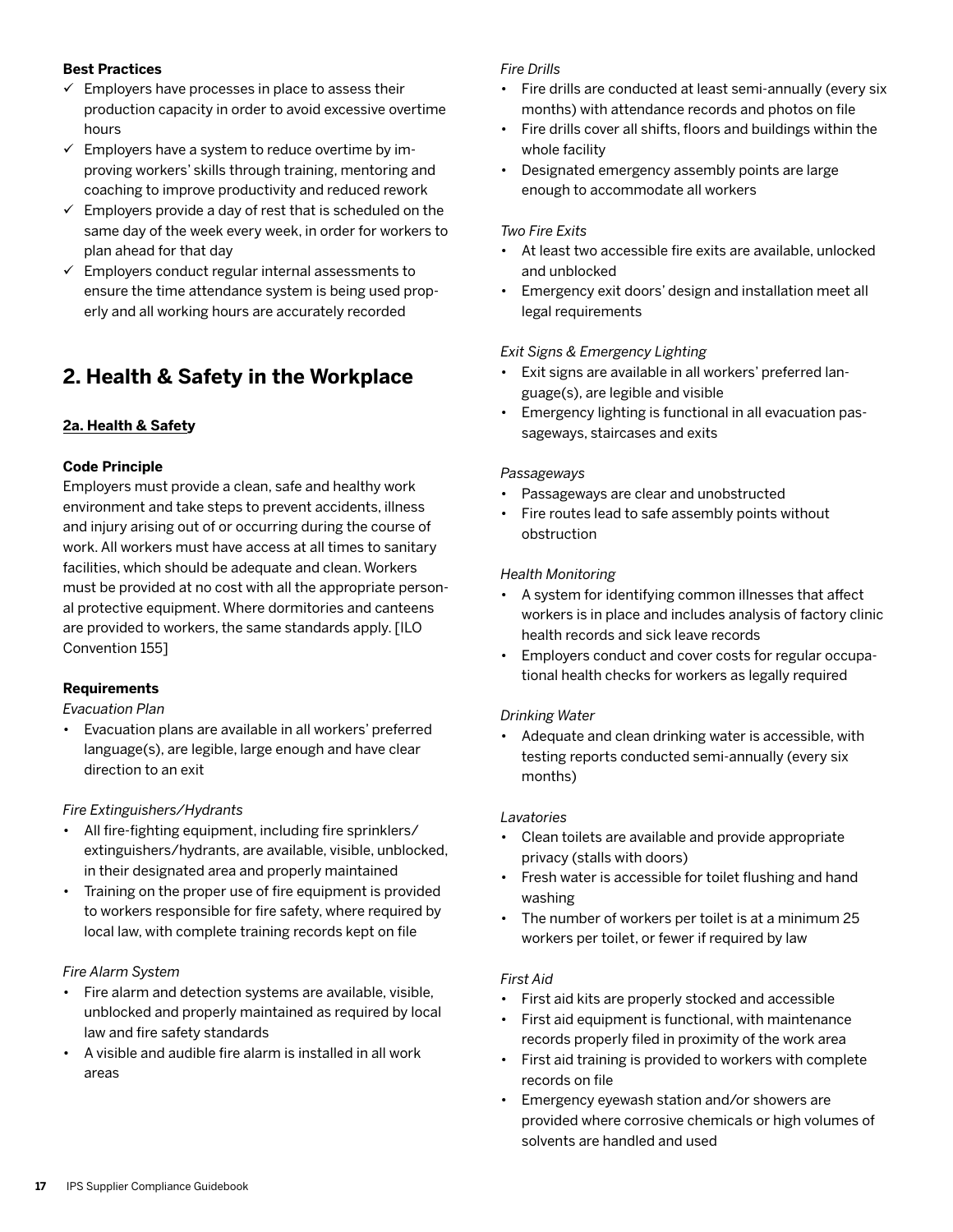Factories with onsite clinic and staff have any necessary licenses up to date and available if required by law

#### *Personal Protective Equipment (PPE)*

• Appropriate PPE is provided with training and enforcement for worker use

#### *Electrical & Machine Safety*

- All electrical equipment/machinery is properly grounded, insulated, unblocked and has safety labels where required
- Electrical wiring is safe and covered
- All equipment/machinery is properly guarded
- Workers are trained on how to use machinery and follow safety procedures
- Machines and equipment have proper emergency stop switches, with lockout/tagout mechanisms where applicable
- Specialized machinery and equipment have all required and up-to-date licenses/permits
- Qualified professionals (electrician, hired or outsourced) maintain electrical system on a regular basis or as needed, based on type of equipment, as required by local law

#### *Chemical Safety Data Sheet (CSDS)/Material Safety Data Sheet (MSDS)*

- CSDS/MSDS are available in all workers' preferred language(s) and are legible
- Safety training is given to workers with complete training records on file

#### *Chemical Management*

- Chemicals are properly identified and stored
- Chemicals and hazardous substances have secondary containers in place
- Chemical fume detectors (where applicable) are available, functional, properly maintained and monitored
- Workers who handle chemicals and hazardous substances are properly trained
- Factories conduct regular chemical drills (e.g., chemical leakage, accident drill) for all workers handling chemicals or hazardous substances
- Factories maintain a current Chemical Inventory that lists all chemicals utilized with the chemical supplier's name and contact information
- Chemicals and hazardous waste are separated from general waste and are appropriately handled and disposed of as legally required
- Chemicals and hazardous substances are stored in a designated covered area that is equipped with all necessary safety measures and equipment as required by law

#### *Safety Signs/Labels*

• Safety signs/labels are available in all workers' preferred language(s), are legible and visible

#### *Certificates/Permits*

- Factories have all appropriate licenses, registrations and permits to perform their current operational activities
- Operator certificates for specialized equipment are valid and available
- Official safety certificates, licenses and inspection records are kept on file as legally required

#### *Canteen*

- Canteens are clean and accessible at all times and have updated licenses
- Cooks have updated health licenses

#### *Working Environment*

- Adequate ventilation and lighting are provided for all workstations
- Air quality, temperature and noise levels are reasonable, maintained and monitored as required by local law and all records are kept on file

#### *Building Safety*

- An official construction approval is available for the building
- Buildings are regularly maintained and inspected with records on file
- Factories have updated certificates if needed based on building inspections
- Building structures do not exceed the maximum expected loads described by the building's certificate of occupancy

#### *Childcare Facilities*

- A childcare facility is available where required by law
- Childcare facilities are separated from production areas and staffed with sufficient and trained caregivers

#### *Dormitories*

- The dormitory is not to be located in the same building with factory workshops and warehouses
- Reasonable dormitory space (the greater of 2 square meters per person or the space required by local law) is provided for each worker
- Workers are provided with individual storage space with a personal locking mechanism
- Clean toilets are available and provide appropriate privacy (stalls with doors)
- Fresh water is accessible for toilet flushing and hand washing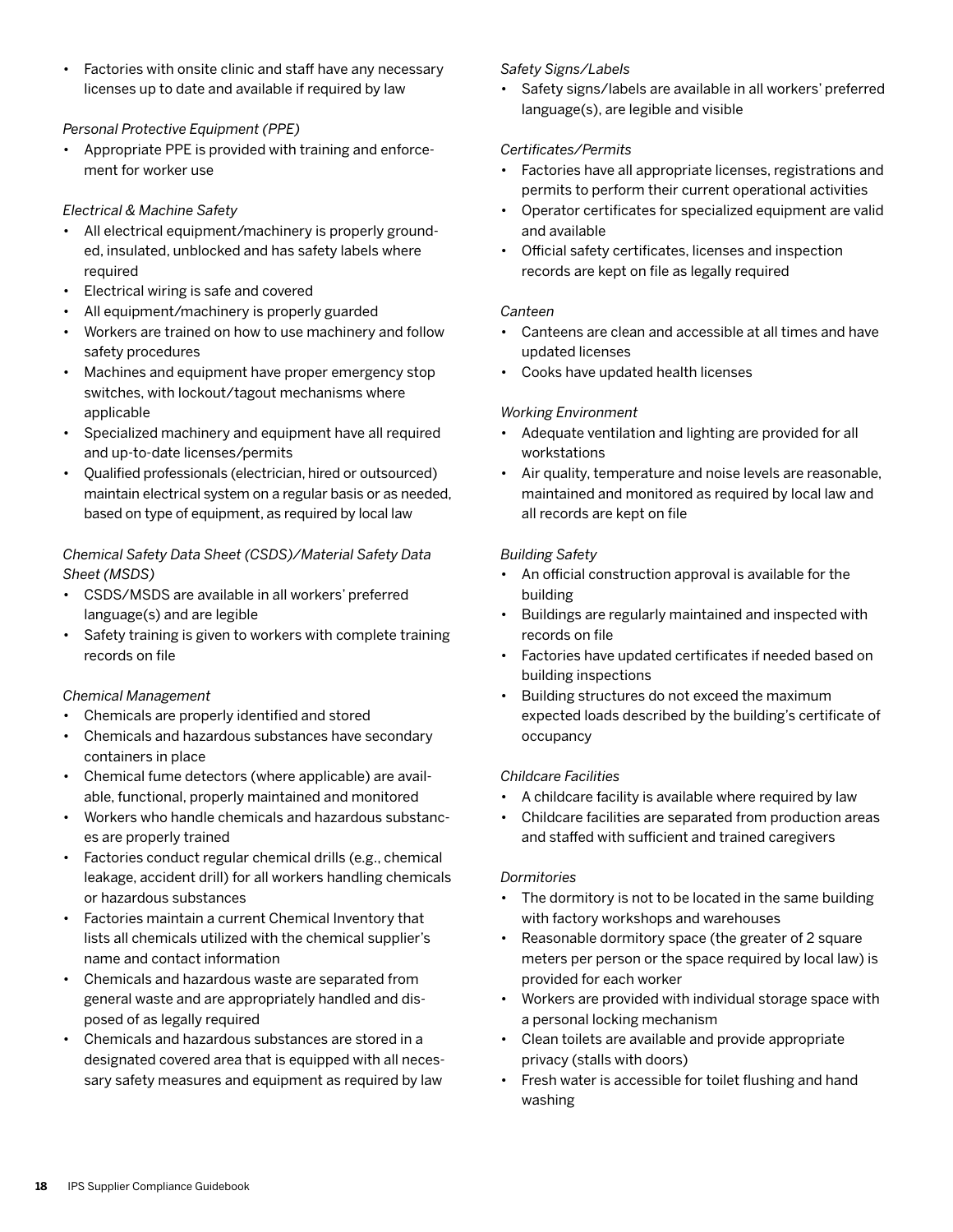- <span id="page-21-0"></span>• The number of workers per toilet is at a minimum of 25 workers per toilet or fewer if required by law
- The number of workers per shower is at a minimum of 18 workers per shower or fewer if required by law. Hot water for workers' cleaning purposes is available
- Workers are segregated by gender in different rooms

#### *Regular Health & Safety Reviews*

- An occupational health and safety process is in place and includes a committee to ensure compliance to all VS&Co standards
- Records and investigation for all accidents, injuries, fatalities, fires and other emergencies are on file for at least 12 months
- A system for identifying common illnesses that affect workers is in place and includes analysis of factory clinic health records and sick leave records
- Employers conduct and cover costs for regular occupational health checks for workers as legally required

*IPS defines "supplier" as the vendor or partner who has signed the Master Sourcing Agreement (MSA) directly with VS&Co.*

#### **Best Practices**

- Dormitories do not have more than 8 people per room; there are no triple bunks and beds are not directly on the floor
- $\checkmark$  Dormitory ceilings are at least 2.1 meters high
- $\checkmark$  Factories have a process for external medical treatment of workers in the event of occupational injury or illness
- $\checkmark$  Factories have a system for identifying, evaluating and minimizing risk from physically demanding work and highly repetitive tasks to prevent work-related injuries or health impacts
- $\checkmark$  There is clear identification of fire brigade members, health and safety committee members and first aid leads on production floors
- $\checkmark$  Workers are incentivized to adopt and maintain good health and safety practices
- $\checkmark$  Exits lead directly to the exterior of buildings where possible
- $\checkmark$  Chemical storage areas have appropriate fire extinguishers, safety signs, ventilation, anti-explosive lights and instructions on handling and disposal of chemicals, with personal protective equipment available for workers
- $\checkmark$  A risk assessment should be conducted by a health and safety consultant to identify hazards and risk factors. Control measures are implemented as a result of the consultation(s)
- $\checkmark$  A crisis management plan to support workers during pandemics, natural disasters, etc., is in place
- $\checkmark$  VS&Co is a member of the Sustainable Apparel Coalition (SAC), a collaborative partner and trusted leader for industry sustainability. The Higg Facility Social & Labor Module (FSLM) is a self-assessment tool that measures social and labor compliance at facilities. Facilities should aim to complete the FSLM tool and share findings with VS&Co through the **[Higg Co.](https://portal.higg.org/)** website.

#### **2b. Environment**

#### **Code Principle**

Facilities should have policies and procedures in place to ensure environmental impacts are reasonably minimized with respect to energy, air emissions, water, waste, hazardous materials and other significant environmental risks. Facilities are expected to make sustainable improvements in environmental performance.

#### **Requirements**

#### *Certificates/Permits*

• All legally required and updated environmental certificates, permits and licenses are available

#### *Procedure for Accidents/Emergency*

• Factories have procedures for notifying local environmental and community authorities in the event of accidental discharge or any other environmental emergency

#### **Best Practices**

- $\checkmark$  Factories have policies and procedures in place to ensure environmental impacts are reasonably minimized with respect to energy, air emissions, water, waste, hazardous materials and other significant environmental risks
- $\checkmark$  Factories are expected to make sustainable improvements in environmental performance
- $\checkmark$  Factories have an annual plan to reduce hazardous waste generation and discharge
- $\checkmark$  Factories conduct a risk assessment of the impact hazardous substances pose in surrounding ecosystems and identify risk management
- $\checkmark$  Factories have a formal process for complying with local and national environmental laws
- $\checkmark$  Factories track and measure at least annually the following (if applicable):
	- Energy usage (including energy used on-site (direct), purchased energy (indirect), as well as fuel use for on-site transportation)
	- Water consumption (both quantity and quality)
	- Wastewater discharge (both quantity and quality)
	- Hazardous waste generation (including treatment/ disposal methods)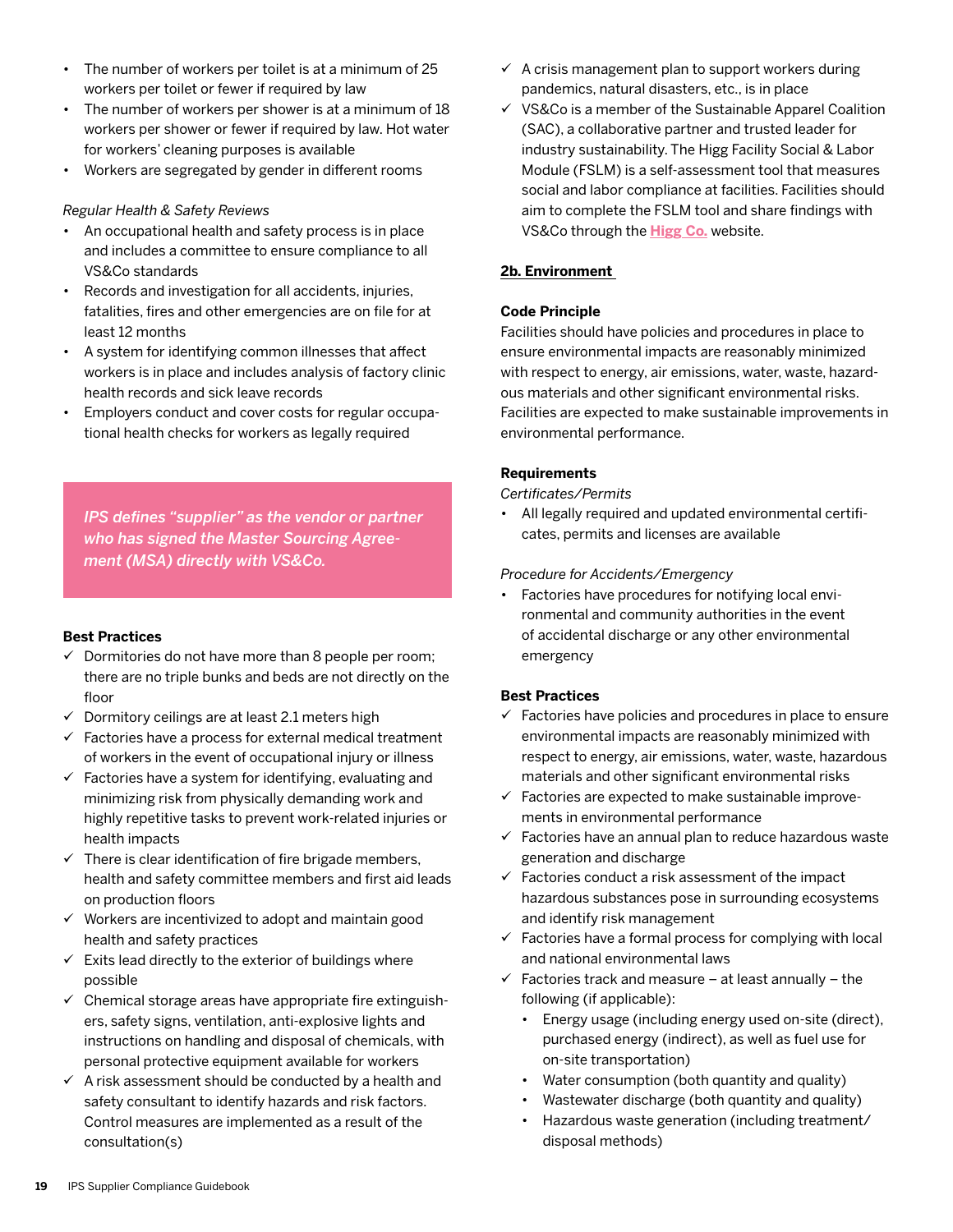<span id="page-22-0"></span> $\checkmark$  VS&Co is a member of the Sustainable Apparel Coalition (SAC), a collaborative partner and trusted leader for industry sustainability. The Higg Facility Environmental Module (FEM) is a self-assessment tool that measures environmental performance at facilities. Facilities should aim to complete the FEM tool and share findings with VS&Co through the **[Higg Co.](https://portal.higg.org/)** website.

## **3. Open & Honest Communication**

#### **3a. Transparency & Traceability**

#### **Code Principle**

Our Company, subcontractors and authorized agents must be given unrestricted access to all workers, production facilities and dormitories, and be granted access to all relevant records related to production facilities and sub-suppliers, whether or not notice is provided in advance.

#### **Requirements**

For the purpose of monitoring compliance with our policies and meeting the expectations from external stakeholders as needed, VS&Co and our subcontractors and agents need to be provided unrestricted access. This includes, but it is not limited to, access to all production facilities, dormitories, all relevant records (including those for temporary workers) and workers/staff (when applicable for interviews).

#### **Transparency Guidelines**

VS&Co anticipates that business partners operate with honesty and accountability related to business transactions and the fair treatment of workers. However, VS&Co recognizes that suppliers may face challenges meeting some compliance standards and is committed to partnering with honest suppliers to improve their workplaces over a period of time. For supply chain transparency, substantiated supporting documents and open communication are a requirement for sustaining the IPS and Supplier relationship, which also enables identifying actual areas for improvement.

For all communication with IPS and its representatives, the following practices must occur:

- Only accurate and relevant information should be shared (false documentation should not exist nor be submitted; key data should not be excluded)
- During an audit, all documentation requested should be provided, which includes, but should not be limited to:
	- Payroll records
	- Attendance records
	- Worker files
- Employment contracts
- Staffing agency contracts
- Benefit/Incentive records
- All documentation required for an audit must be kept on file at least one year
- All responses to requests should be provided in the requested timeframe
- Top management is expected to be committed to transparency
- Policies, guidelines and systems should be developed to drive internal commitment to transparency
- Organizational resources should be structured to support transparency in all scenarios

Lack of transparency with IPS during the audit process will result in the factory being categorized as a "higher-risk" site and will result in additional corrective action work. Demonstrating transparency during the audit may expose some deficiencies, but all remediation will be isolated to those identified issues.

#### **Traceability Guidelines**

Traceability is a critical expectation for VS&Co business partners. All suppliers should actively maintain the following data elements:

- Company profile
- Sub-supplier lists and profiles
- Production information
- Material sourcing information
- Production records
- Shipping records
- Other known relevant data tied to VS&Co production

If needed to support a request, VS&Co will reach out directly to suppliers who will be required to provide all necessary documentation in a reasonable amount of time. All suppliers need to meet the following:

- Maintain consistent reference numbers on internal documents to support the following:
	- Tie back to purchase orders and style numbers
	- All support documents need to be accurately translated to English when submitted
	- Where applicable, additional information should be willingly provided

The requirements of transparency and traceability benefit each business partner by supporting stability within their organization, reducing non-compliant events and creating a competitive advantage over suppliers who do not operate within these guidelines.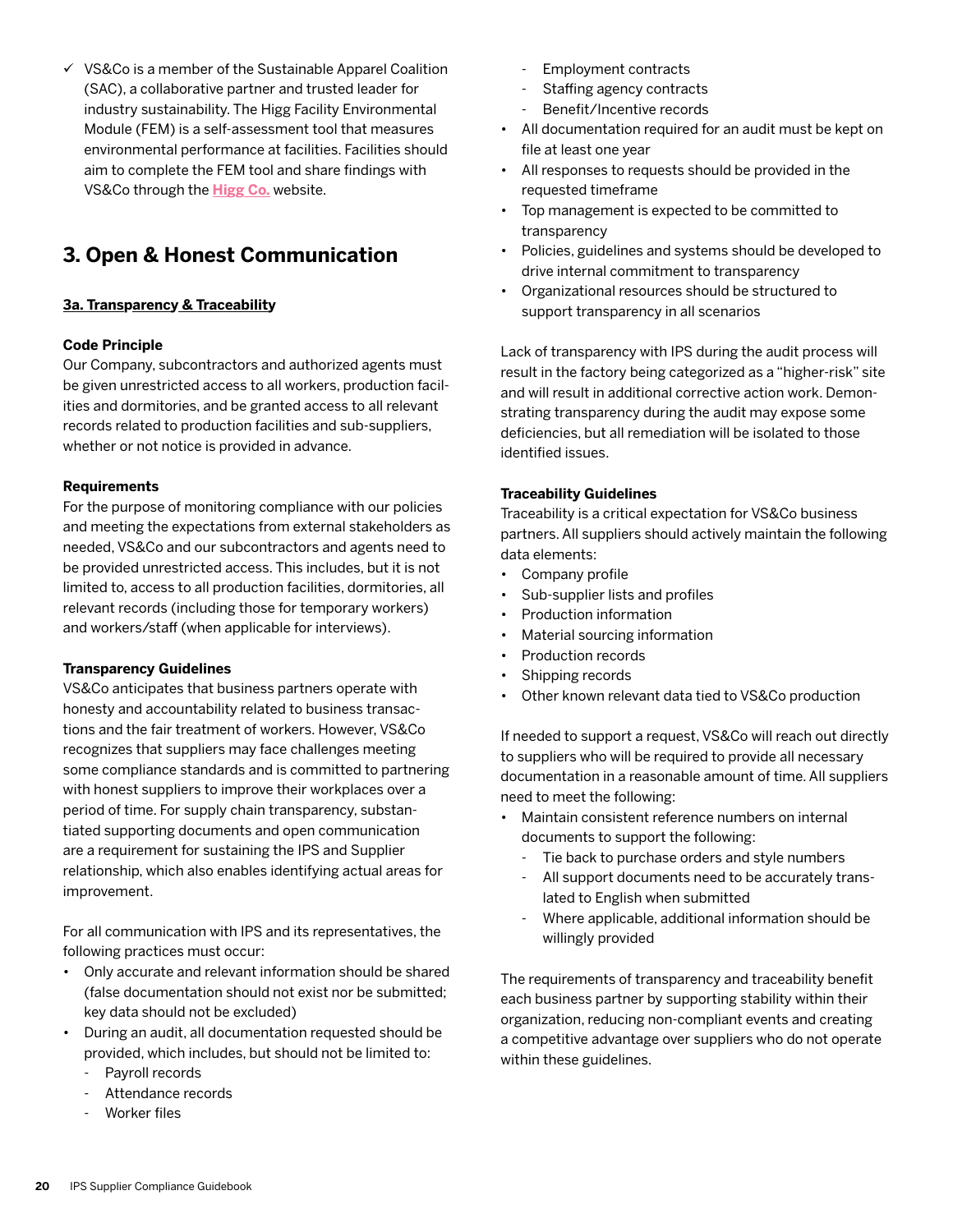#### <span id="page-23-0"></span>**3b. Subcontracting**

#### **Code Principle**

We do not allow unauthorized subcontracting and require all suppliers to formally request the use of new facilities and subcontractors. Suppliers, sub-suppliers and subcontractors must not use any form of home working arrangement for the manufacturing of our products.

#### **Requirements**

Unauthorized subcontracting is not permitted. Unauthorized subcontracting is where the origin-conferring step of production has been contracted to a facility not listed on the active purchase order (that factory would be considered to be the "subcontractor"). The origin conferring step is the production step that changes the raw materials into a form that most resemble the finished product and occurs prior to any finishing work. Suppliers must formally request adding new facilities and subcontractors when changing production from the original location the purchase order was written to.

A change in production locations for orders may be authorized when each of the following steps are taken to ensure proper compliance verification and accuracy for all U.S. Customs declarations and product traceability:

- Communicate with VS&Co brand partners for written approval to move a purchase order to a different factory
- IPS must be alerted of any NEW factories and the location must be submitted to the RizePoint system and confirmed by IPS
	- If a new factory is planned for production, no production or movement of raw materials may occur until IPS has confirmed written authorization to approve the factory
- An updated purchase order must be issued identifying the accurate factory where the origin-conferring step is completed
- All agreements with subcontractors and records of payment transactions between involved parties must be maintained and made available to IPS or authorized agents upon request
- Origin labels must correctly include the factory ID of the facility that completed the origin-conferring production
- Shipping documents must name the accurate manufacturer of the item
- All authorized subcontracting facilities MUST meet the same compliance standards as any regularly utilized partner factory

If all the requirements noted are not taken and unauthorized subcontracting is detected, IPS will report the incident to brand leadership and treat the situation as a Supplier Code of Conduct violation. Unauthorized subcontracting will

result in a warning letter being issued, potentially a monetary penalty issued, and it may lead to loss of business for the factory and supplier involved.

For any questions related to the origin-conferring process and determining which subcontractor or factory to submit to IPS for approval, please contact VS&Co brand partners and IPS, which will redirect the questions to the Customs department to determine the process to follow.

#### **3c. Anti-Corruption/Anti-Bribery**

#### **Code Principle**

Suppliers must comply with all applicable anti-corruption and anti-bribery laws, rules and regulations.

#### **Requirements**

VS&Co is committed to engaging in honest and ethical business practices and expects the same for all business partners. Suppliers must follow all applicable local laws, anti-corruption laws and anti-bribery laws. VS&Co does not tolerate any form of unethical behavior, especially the offering, giving, authorizing, accepting, receiving, requesting or promising of a bribe or anything of value with the intent to improperly influence someone or gain an improper advantage.

#### *Anti-corruption Laws*

- Anti-corruption laws prohibit activities or exchanges that are intended to persuade or influence officials to act for your benefit
- The term "Official(s)" can be inclusive of:
- Government employee (international and domestic)
- Officer or employee of a public international organization
- Person acting in an official role or on behalf of a government, department, agency or public international organization
- Political party, political party official or candidate for political office
- Family member(s) of persons described above

#### *Items of Value to Avoid Offering*

- Anything of Value is defined as:
	- Cash
	- Cash Equivalents (discounts, gift certificates, etc.)
- Meals
- Transportation

**Business** 

- Lodging **Favors**
- Job Offers
- **Loans Gifts**
- Entertainment **Opportunities**
- Facilitation Payments
	- Payments or other offerings for non-authorized fees claimed to speed up official actions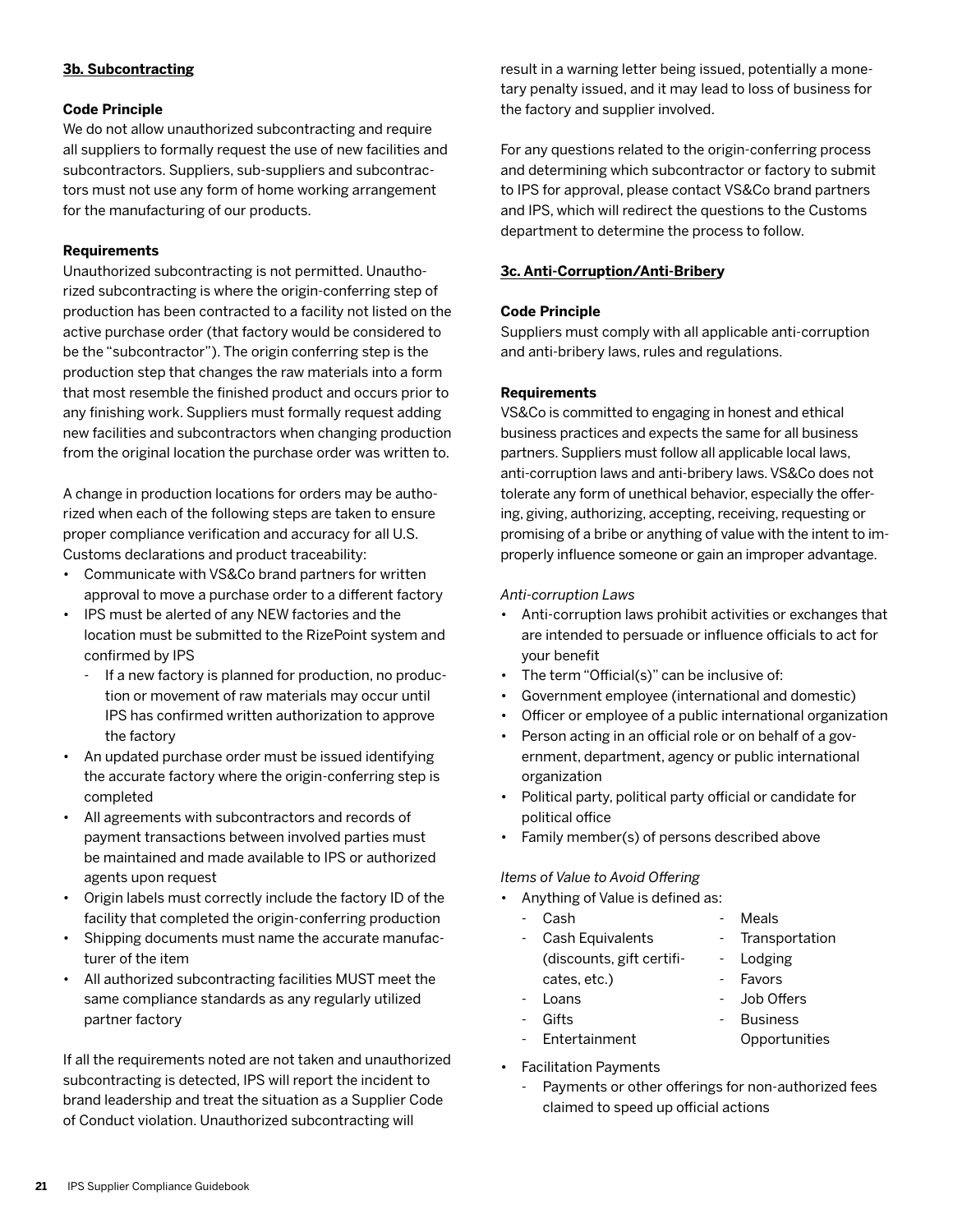# <span id="page-24-0"></span>VULNERABLE WORKERS

We require our suppliers to comply with all Supplier Code of Conduct standards as specified in the previous section, particularly as it applies to vulnerable workers, such as women and foreign migrant workers.

#### **1. Women Workers**

Women are an important part of VS&Co's supply chain and we believe they deserve equal opportunities. VS&Co is committed to respecting women's rights as per the ILO's mandate on gender equality to promote equality between all women and men in the world of work. The mandate is grounded in ILO Conventions of relevance to gender equality - especially the four key equality Conventions - which are the Discrimination (Employment and Occupation) Convention, Equal Remuneration Convention, Workers with Family Responsibilities Convention, and the Maternity Protection Convention. The following highlights the requirements that should be applied with special attention to women.

#### **Gender Equality**

#### *Requirements*

- Women and men receive equal pay for work of equal value, equal evaluation of the quality of their work assignment, promotion, and equal opportunities to fill open positions
- Employers provide training on discrimination awareness, particularly as it relates to gender equality
- Pregnancy testing is not a condition for employment, nor is it demanded from workers
- Workers are not forced or pressured to use contraception

*Women and men receive equal pay for work of equal value, equal evaluation of the quality of their work and have equal opportunities for promotions and open positions.* 

#### **Special Needs Related to Pregnancy**

*Requirements*

- Employers are aware of women's special needs, particularly after childbirth, and provide them with benefits and facilities for meeting those needs
- Employers do not demote, reduce wages, or terminate a woman worker because she is pregnant, immediately before maternity leave, during maternity leave or after returning from maternity leave
- Employers do not reduce salaries from pregnant workers for taking leave for prenatal medical checks throughout pregnancy
- Pregnant women who work while standing are provided with chairs near their workstations for rest breaks
- Employers allow pregnant women to rest for half-an-hour every four hours of work and do not assign pregnant women in areas with hazardous working conditions
- Employers provide breastfeeding and childcare facilities as needed or where required by law
- Employers allow workers to take additional leave after the three months maternity leave period, if allowed by law

#### **Sexual Harassment**

Sexual harassment is defined as unwanted conduct of a sexual nature, verbal or physical advances, or sexually derogatory/discriminatory statements or acts. **Requirements** 

- Employers treat all women workers with respect and dignity
- Employers do not subject women workers to corporal punishment, physical, sexual, psychological, or verbal harassment or abuse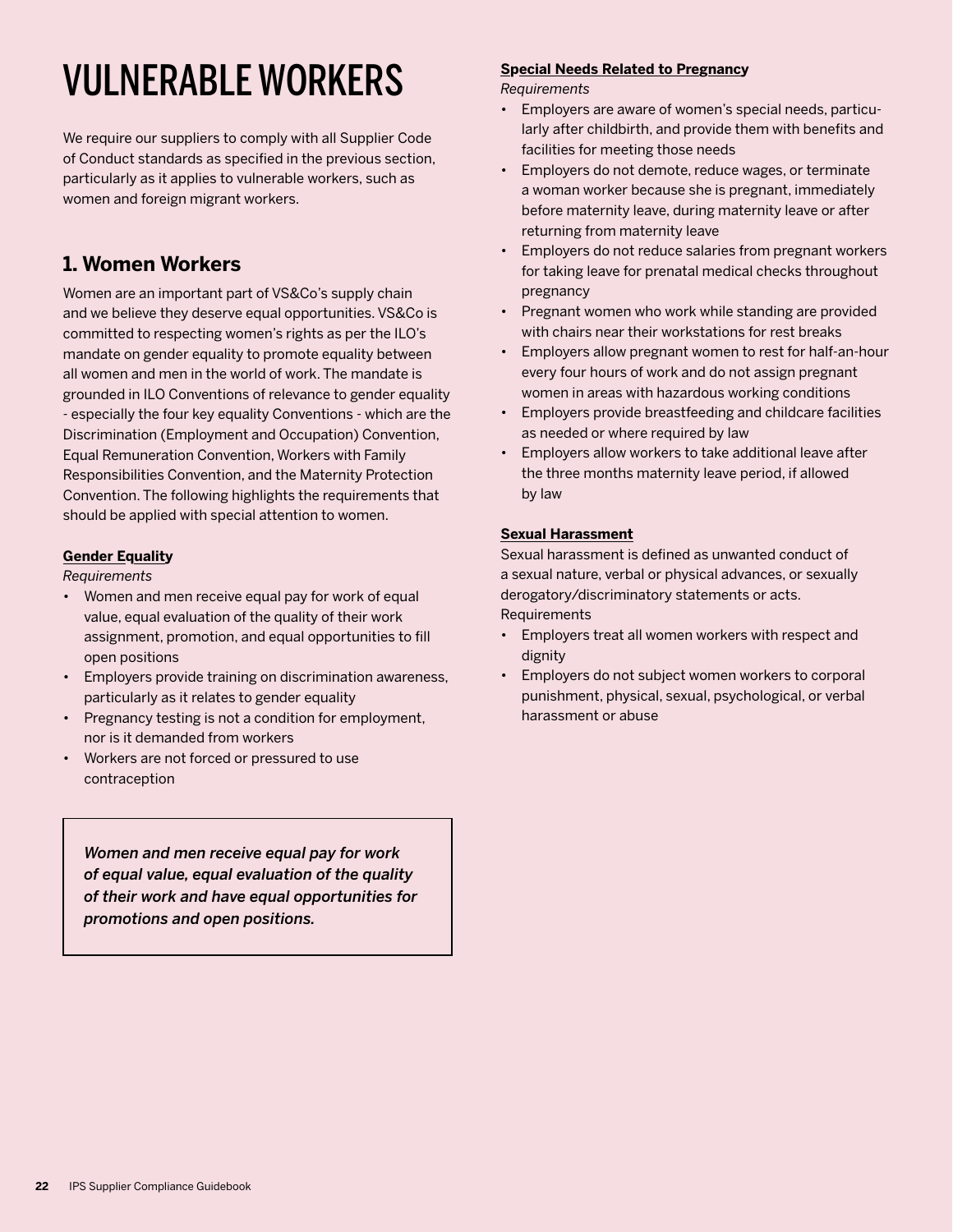## <span id="page-25-0"></span>**2. Foreign Migrant Workers**

Foreign migrant workers are workers who travel across country borders to obtain employment and are often subject to modern slavery. Factories that employ foreign migrant workers are closely monitored to ensure workers are treated in accordance with the law, no worker pays for their job or incurs a debt related to the recruitment process, workers retain control of their travel documents, workers have full freedom of movement and workers are informed of the basic terms of their employment before leaving their home country/region.

#### **Debt Bondage**

*Requirements*

- Employers do not use irregular, delayed, deferred or non-payment of wages as a means to bind workers to employment
- Employers do not force workers to work in order to repay a debt
- Recruitment fees or deposits are not charged to workers, inclusive of fees for travel visas, health checks, employment registration, work permit, agency/management fees or referral fees
- Workers retain original copies of personal documents (i.e., birth certificates, passports, work permits, residence cards, labor contracts and national identity cards, etc.)
- Employers are responsible for conducting thorough due diligence on all labor agents used in the recruitment and employment of foreign migrant workers
- Labor contracts meet all legal requirements and a copy is shared with workers in their preferred language before leaving their country of origin
- Workers do not pay a fee or deposit to secure a job
- Employers are responsible for all fees associated with employment agencies
- Employers ensure workers have full control of their bank account(s) if they are paid by direct deposit into a bank

#### **3. Authorized Young Workers**

- Authorized young workers are registered with the local labor bureau where required by law
- Authorized young workers have their contract(s) signed by a parent or guardian as required by law
- Employers protect authorized young workers from working in hazardous areas
- Employers adhere to all local regulations regarding working hour restrictions for young workers, including regular hours, night hours, and overtime hours
- Authorized young workers have access to proper health examinations as required by local laws

#### **4. Other Workers**

• Employers are aware of vulnerable workers with special needs (e.g., elderly workers, disabled workers, pregnant workers, etc.) and provide proper support, including, but not limited to, lighter work, proper breaks and flexible time options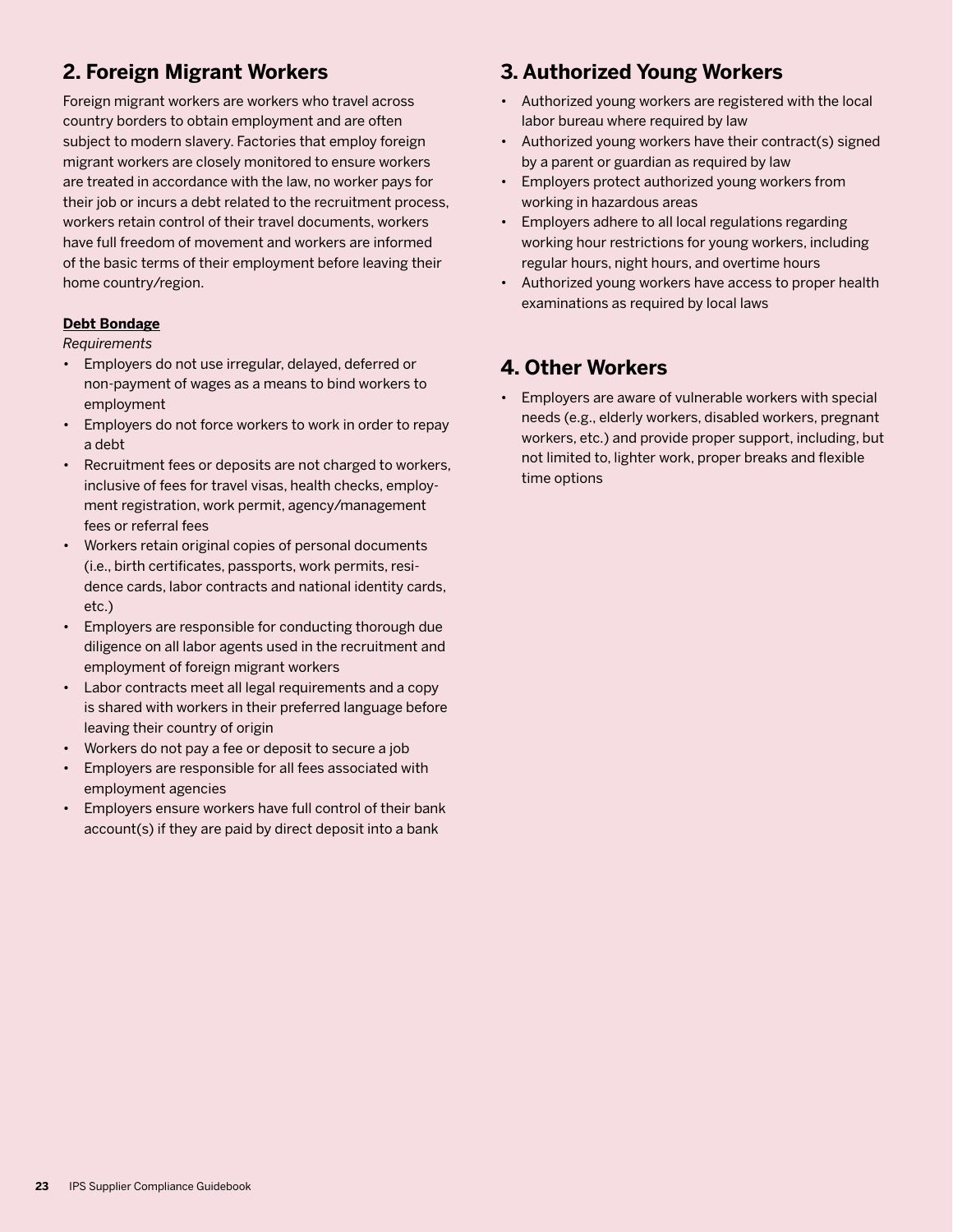# <span id="page-26-0"></span>D. TRADE COMPLIANCE

#### **Overview**

As an importer, VS&Co is legally responsible to report the accurate country of origin and place of manufacture to U.S. Customs and Border Protection (CBP) for each purchase order we import. To do so, it is imperative that we ensure the factory is capable of making the product, noting the appropriate manufacturer name and address on commercial shipment documents, and is not subcontracting orders without our explicit approval.

The objective of the Trade Compliance program is to assess the factory's ability to provide complete and accurate documentation to support a product's country of origin and place of manufacture in various stages upon request from CBP. IPS will assess the factory's production process and capacity by observing the factory set up as well as reviewing documentation systems and records.

The supplier must require each of its factories that manufacture all or any part of the goods contracted for VS&Co to maintain production documentation for a period of at least two years (or longer if specified by IPS) following the shipment of goods. Such records are necessary to establish the origin of all goods produced and to satisfy any other regulatory requirement that may rely on manufacturing records.

The factory is expected to maintain evidence of raw materials sourced and received prior to production, production records for each process performed at the factory and commercial shipment documentation reflecting the correct factory name and address.

*Suppliers and factories are expected to maintain a complete list of material sub-suppliers and also provide awareness training to all sub-suppliers on documentation to keep on file to trace down all materials in their supply chain.* 

IPS or the approved third-party auditor has the right to require the supplier or its factories to permit access to any and all records required to conduct origin verifications or capacity monitoring. The supplier agrees that such records will be maintained in a form and at locations that will allow them to provide these records to IPS or our approved third-party auditor in a prompt manner.

#### **1. Program Assessment Standards**

Our Trade Compliance program has set forth expectations to assess compliance at factories. All factories must meet the following requirements:

- Complete documents which demonstrate the flow of production from raw materials to finished goods (e.g. purchase orders, material planning sheet, material purchase receipt, transfer notes, invoice, internal transfer, production records, export documents, payment records, etc.)
- Accurate information including dates, order numbers, product reference, color, quantity and persons or companies responsible during transfer in the manufacturing process, and authorized signatures
- Linkage between documents though a unique reference number listed on all related documents
- Records must be on file for at least two years

#### **2. Subcontracting**

For our subcontracting requirements, please see the Labor Standards and Workplace Conditions section of the Guidebook (section B under Open & Honest Communication  $\rightarrow$ Subcontracting).

*IPS defines "supplier" as the vendor or partner who has signed the Master Sourcing Agreement (MSA) directly with VS&Co.*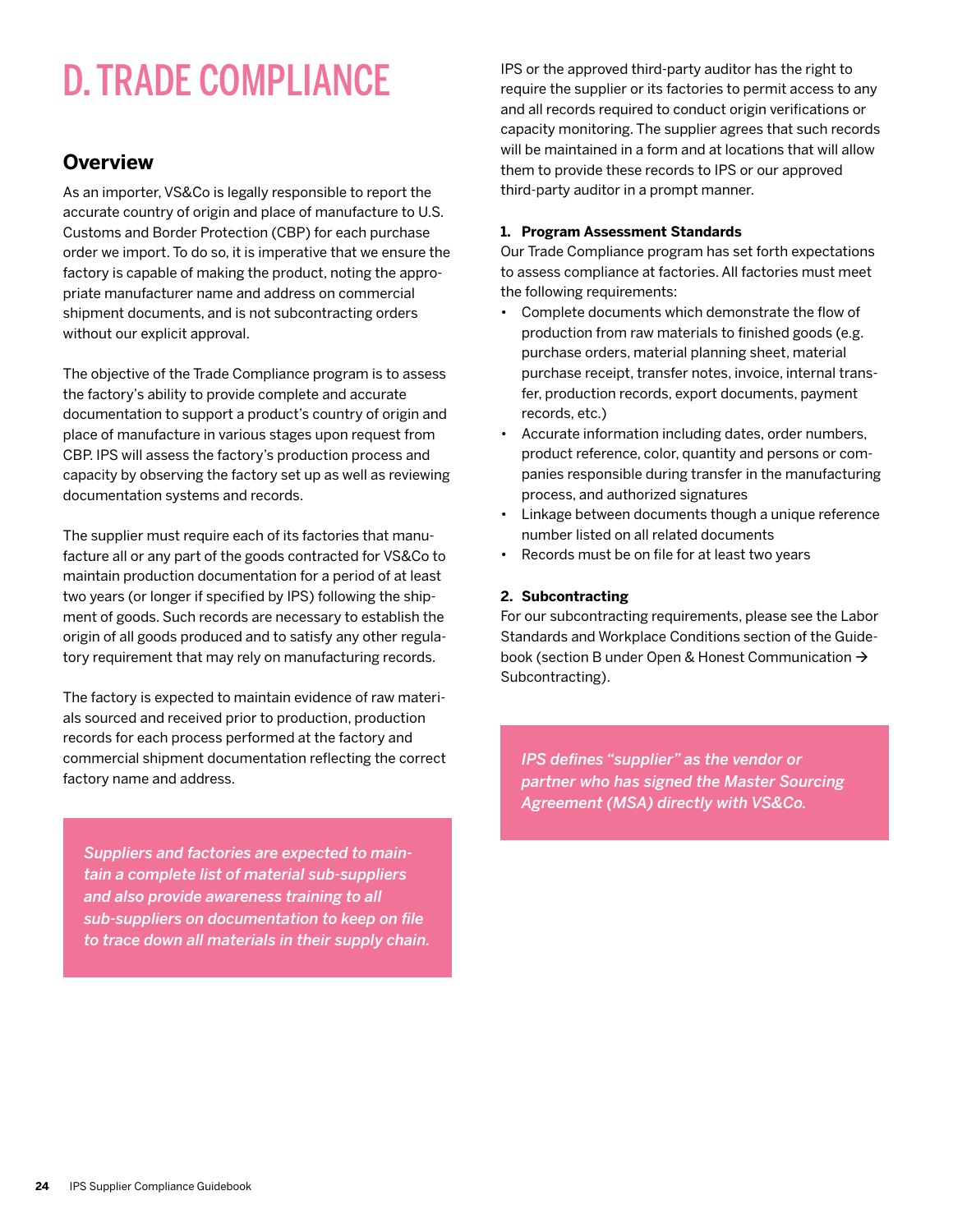# <span id="page-27-0"></span>E. REMEDIATION

IPS is committed to continuous improvement of compliance within our supply chain. Factories producing Victoria's Secret, PINK, and Victoria's Secret Beauty products must work to achieve sustainable compliance with VS&Co standards through remediation actions for all non-compliant items identified.

#### **Requirements**

IPS strives to work with suppliers to drive continuous improvement in working conditions and achieve sustainable compliance with VS&Co standards, policies and local law. Remediation is required when issues are identified during the audit. Depending on the level and type of non-compliance identified, IPS will determine next steps, which may include, but are not limited to, corrective action, consulting services and follow-up audits.

Critical milestones and activities required in the remediation process include:

- Supplier partnership with factory to identify root cause issues for findings and develop sustainable solutions
- Supplier's initial submission of Corrective Action Plan (CAP) made in RizePoint within 30 days of receiving the audit report
- Communication with IPS regarding any challenges relative to meeting the Guidebook standards
- All corrective action plan submissions must include accurate and translated supporting documents
- Full remediation for all non-compliant findings must be completed within 90 days of receiving the audit report

*Suppliers should work with their factory on a corrective action plan (CAP) and review all information and supporting documents the factory provides before they submit the information into RizePoint. It is the supplier's responsibility to submit all corrective actions within 30 days of notification and complete them within 90 days.*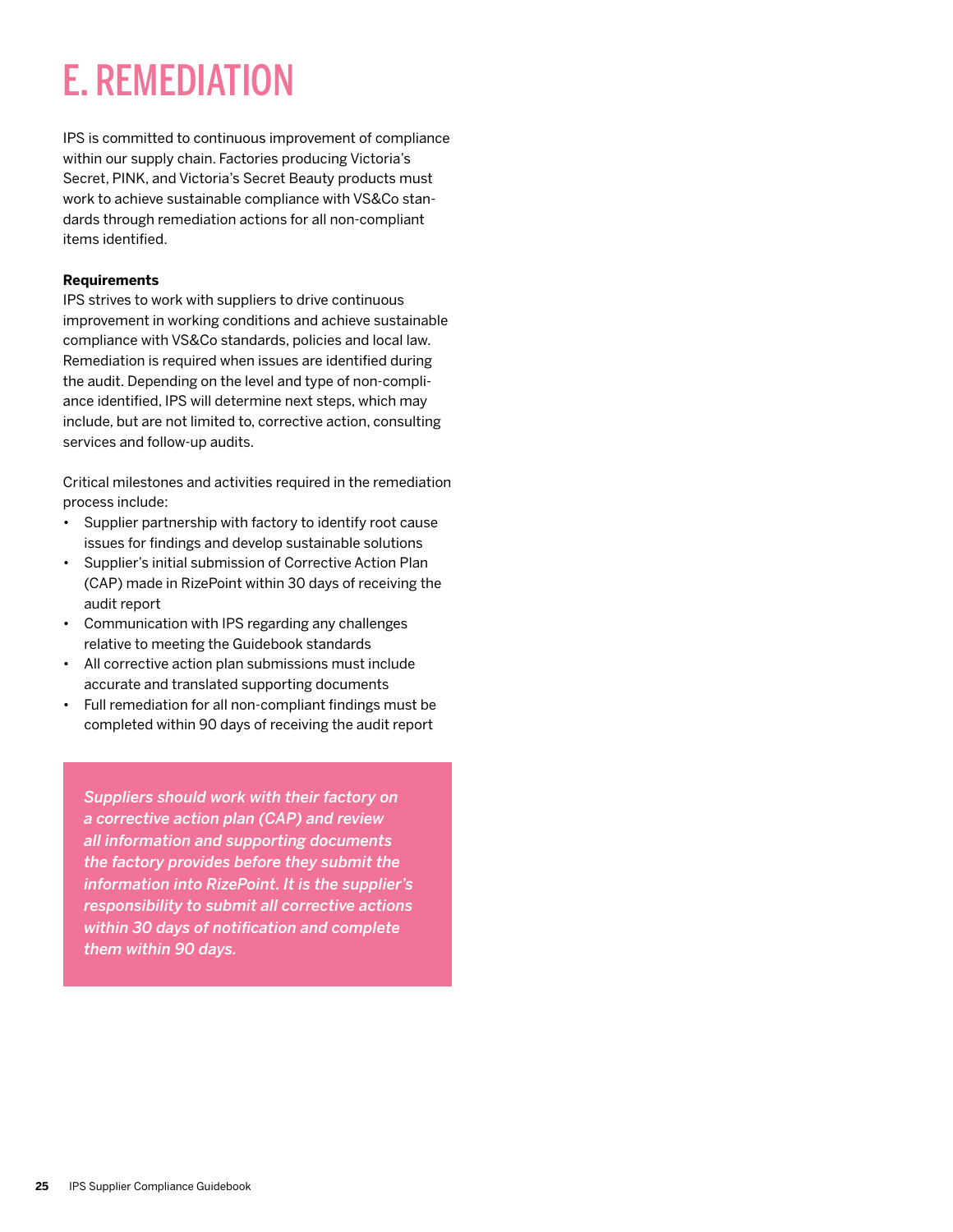# VS&CO CORRECTIVE ACTION PLAN PROCESS FLOW CHART

<span id="page-28-0"></span>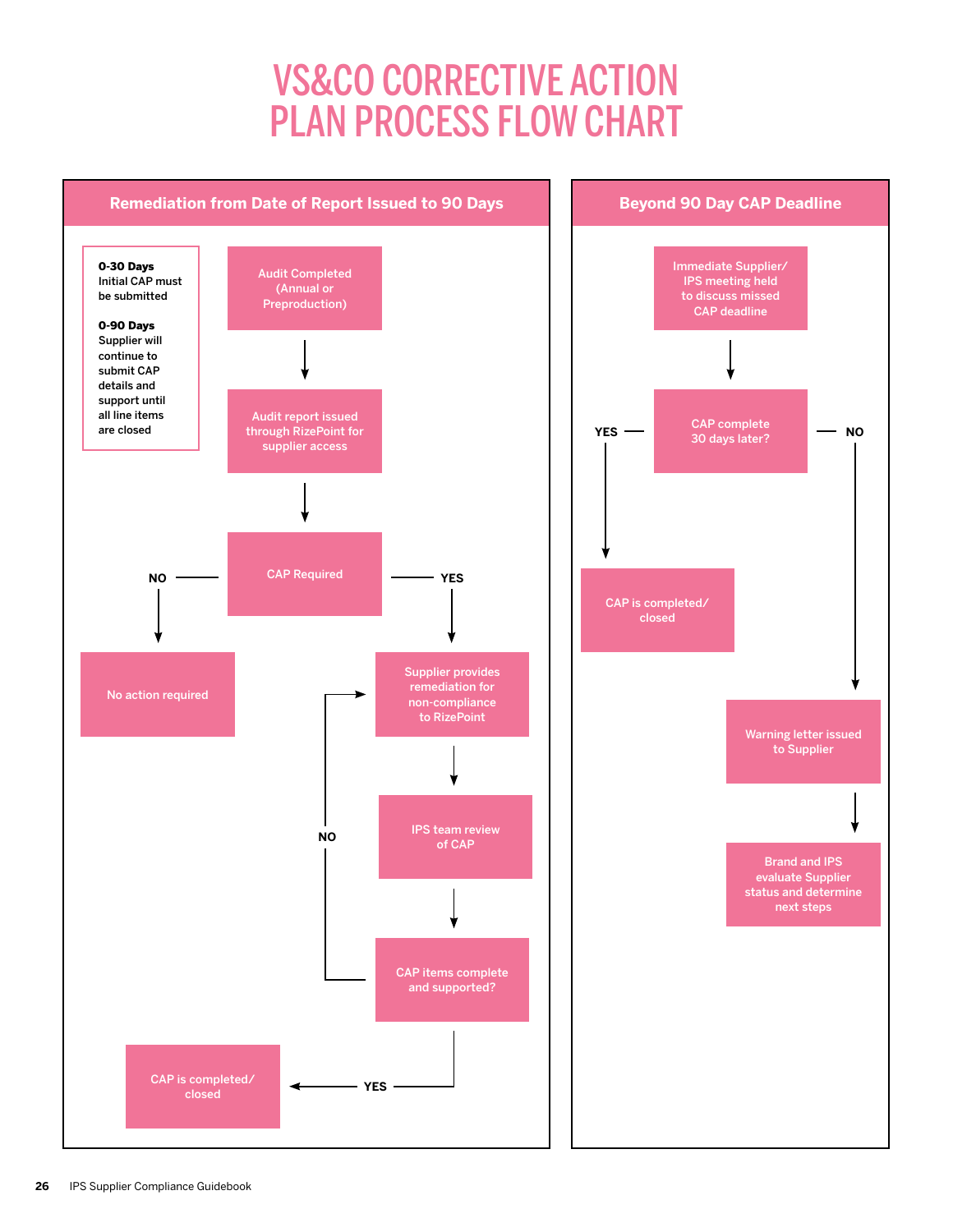## <span id="page-29-0"></span>F. SUPPLIER RESPONSIBILITIES & MANAGEMENT SYSTEMS

#### **1. Management Systems**

- Establish a point of contact in the company to be responsible for compliance matters
- Maintain an updated factory base with complete details, including ownership structure, name and address in RizePoint
- Review the IPS Compliance Guidebook, understand IPS' requirements and ask questions if something is not clear
- Ensure that the factory has management systems, policies and internal controls in place to facilitate compliance with VS&Co standards and local laws
- Ensure that factories receive and display a copy of the VS&Co Supplier Code of Conduct
- Work with factory representatives on compliance
- Ensure factory management is aware of local and national labor laws
- Verify that factory management and workers have a formal training process for compliance requirements
- Confirm that your company and factory management are aware of applicable anti-corruption/anti-bribery laws and regulations
- Develop a robust social compliance process to strengthen capacity building as it relates to meeting compliance with minimum requirements and achieving best practices

#### **2. Communicate with IPS**

- Notify IPS of any changes to your company's contacts
- Notify IPS of all issues under the "24-Hour Notification Policy" in section A, under Policies
- Coordinate with IPS on audit schedules and logistics
- Provide a root cause analysis to determine reasons for non-compliance
- Submit corrective action plans in RizePoint within 30 days of audit notification and complete all corrective actions within 90 days
- Attend IPS' Communication Sessions and other training programs as requested by VS&Co
- Notify VS&Co and IPS if your company has a name or address change; any name or address change of a supplier will need to be updated in our database
- Notify VS&Co and IPS if a factory name or address changes; any name or address change of the factory will be classified as a new factory, which will require an audit and approval before production can begin if the factory is new or for production to continue if the factory is already approved
- Notify VS&Co and IPS if a factory name and address on the purchase order are not correct
- Request VS&Co and IPS' approval if an order needs to be subcontracted
- Notify IPS if VS&Co goods will be produced in factories that use foreign migrant workers

*The IPS Compliance Guidebook (Guidebook) includes a set of mandatory requirements which all our suppliers as well as their factories, sub-suppliers and subcontractors need to meet to be able to do business with VS&Co.*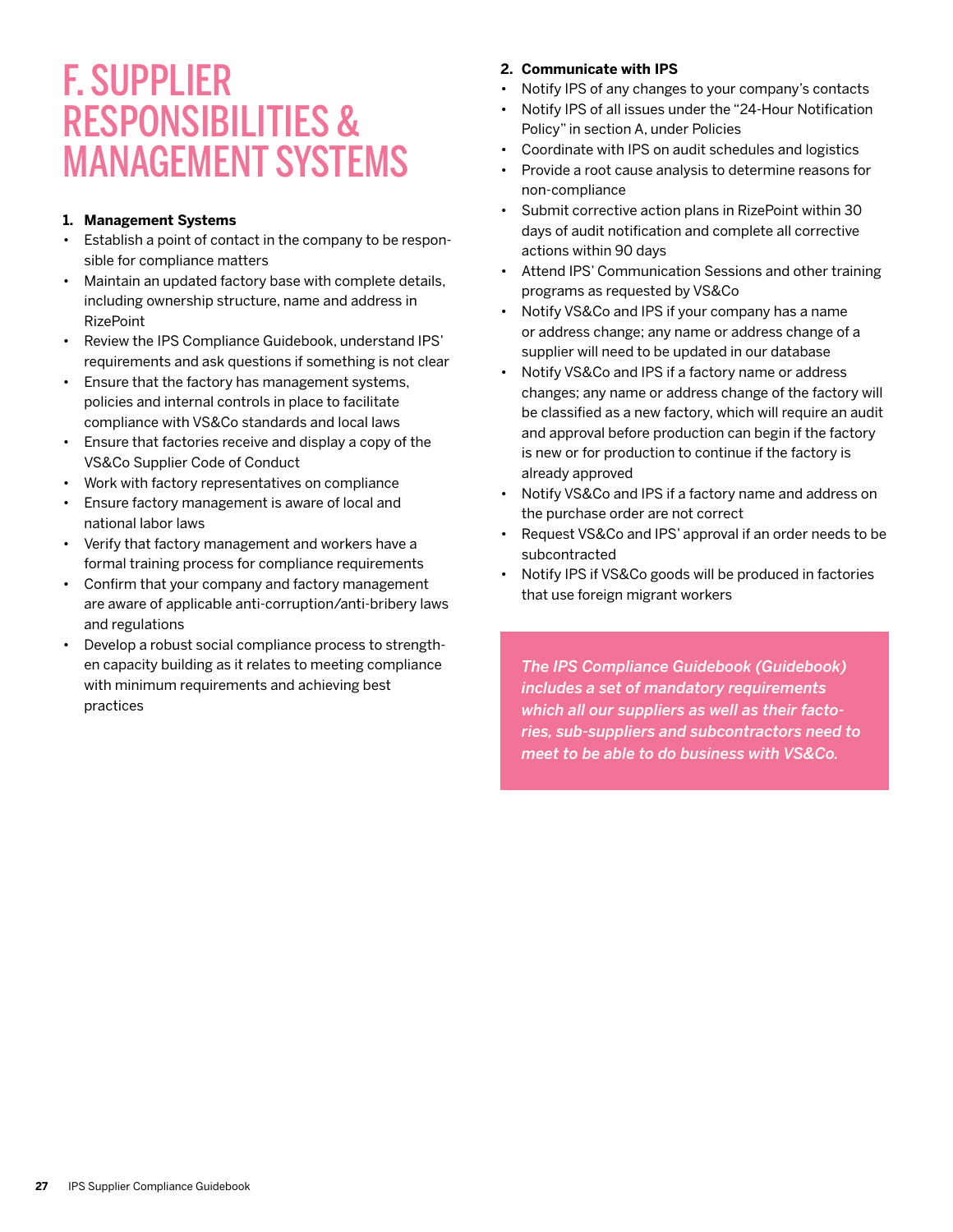#### <span id="page-30-0"></span>**3. Communicate with Factories & Sub-Suppliers**

- Ensure that the factory receives and displays a copy of the VS&Co Supplier Code of Conduct poster in the language(s) workers understand
- Distribute a copy of the IPS Compliance Guidebook to each factory that produces for VS&Co
- The IPS Compliance Guidebook (Guidebook) includes a set of mandatory requirements which all our suppliers as well as their factories, sub-suppliers and subcontractors need to meet to be able to do business with VS&Co
- Educate factories on critical non-compliances and assist factories in establishing compliance management systems
- Forward audit reports to the factories
- Work with factories to create corrective action plans
- Review corrective action support provided by each factory to ensure that it meets IPS' requirements
- Ensure all training and communication is delivered in the preferred language(s) of workers
- Communicate VS&Co standards and provide training to sub-suppliers

#### **4. Due Diligence**

- Visit factories frequently to verify that they meet VS&Co compliance standards
- Ensure sub-suppliers meet VS&Co compliance standards
- Attempt to be present during audits and ensure factories are transparent and cooperative
- Work with factories on any corrective action required as a result of the audit and encourage them to complete corrective actions within 90 days
- Review RizePoint at least once every month, to ensure that corrective action items are not outstanding
- Review factory base often; add any new factories in RizePoint and inform IPS of factories that are no longer producing for VS&Co
- Plan ahead with current list of approved factories and subcontractors to ensure there is capacity to meet production needs and continuously monitor factories for capacity changes through visits
- Gather information about any conflict minerals used in the goods produced for VS&Co and respond to VS&Co's annual conflict minerals information request within the requested timeframe
- Gather information about upstream suppliers for VS&Co and respond to IPS in a timely manner in regards to requests for sub-supplier information in the supply chain
- Maintain accurate and complete records as specified through the Guidebook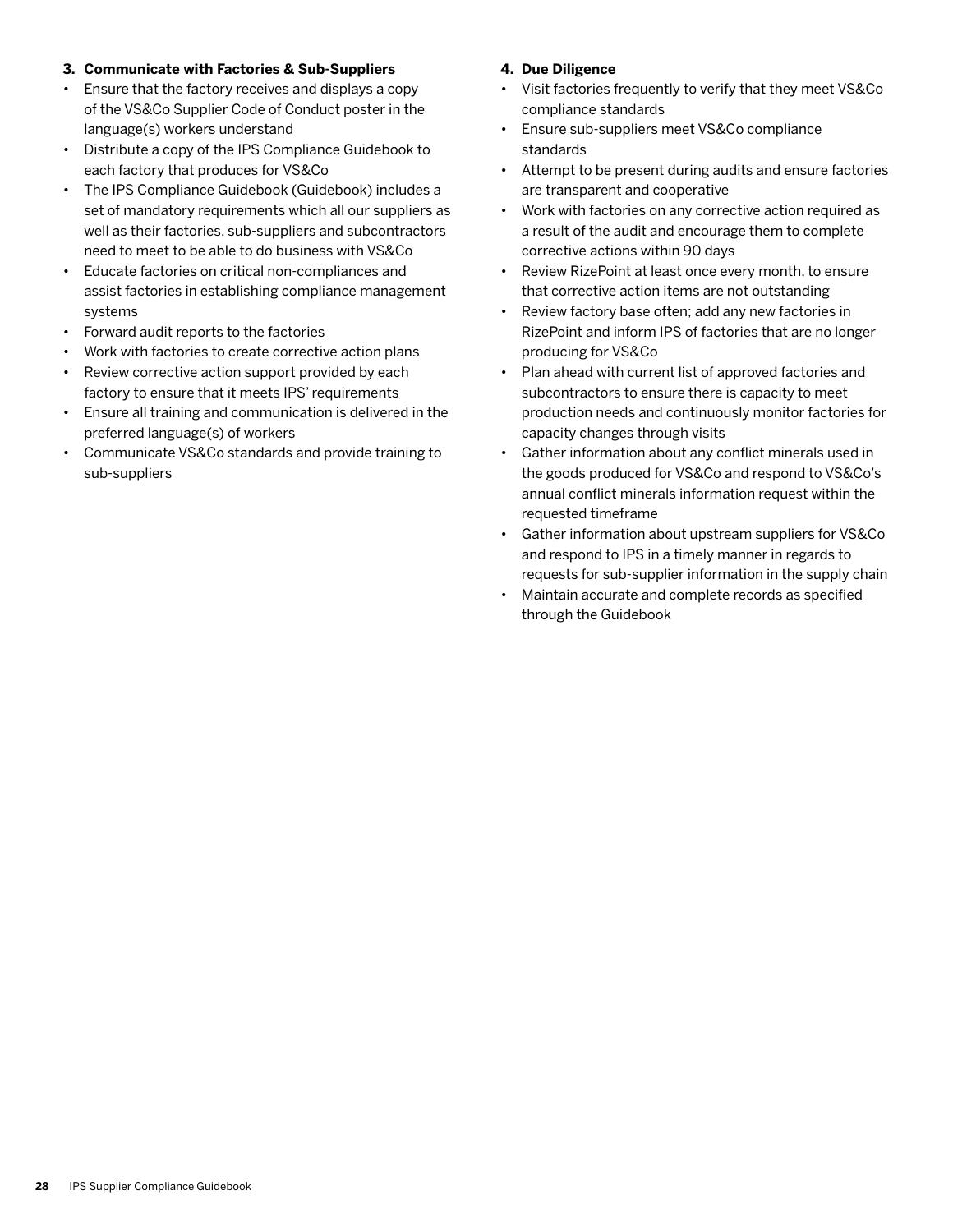# <span id="page-31-0"></span>G. PLATFORMS

VS&Co respects the privacy of all our suppliers. We handle digital information about suppliers responsibly. The systems that IPS utilizes to manage VS&Co's social compliance program allows our suppliers, auditors and associates to access critical information. Some of the information stored includes policies, guidance tools, supplier and factory information, audit reports, corrective action plans, remediation status and ongoing surveys. IPS has partnered with the platforms listed below to help manage VS&Co's supply chain data as it pertains to our social compliance program.

| <b>IPS Platforms</b>    | <b>RizePoint</b>                                                                                                                                                                                                                                                                                                                                                                                                                                                                                                                                                                          | <b>Sourcemap</b>                                                                                                                                                                                                                                                                                             |
|-------------------------|-------------------------------------------------------------------------------------------------------------------------------------------------------------------------------------------------------------------------------------------------------------------------------------------------------------------------------------------------------------------------------------------------------------------------------------------------------------------------------------------------------------------------------------------------------------------------------------------|--------------------------------------------------------------------------------------------------------------------------------------------------------------------------------------------------------------------------------------------------------------------------------------------------------------|
| Overview                | RizePoint is an internet-based system<br>used by IPS to maintain supplier and<br>factory information for our brands.<br>We use RizePoint mainly as a repository<br>for audit results.                                                                                                                                                                                                                                                                                                                                                                                                     | Sourcemap is a supply chain trans-<br>parency platform that provides supply<br>chain mapping and transparency.<br>We use Sourcemap for:<br>Mapping our supply chain<br><b>Supplier Surveys</b>                                                                                                               |
| <b>Users and Access</b> | Primary users are Suppliers.<br><b>Note:</b> It is IPS' policy that RizePoint access is<br>granted only to suppliers and not to factories.<br>The supplier is responsible for communicating<br>IPS' compliance requirements and audit<br>reports to the factory. The supplier is also<br>responsible for submitting any corrective<br>actions on behalf of the factory. It is a violation<br>of IPS' policy to provide your username and<br>password to a factory to access RizePoint.                                                                                                    | Primary users are Suppliers, who can<br>give access to factories if needed.<br>Users must be invited into the<br>$\bullet$<br>platform by "Sourcemap Inc."<br>to get access<br>Users register using their emails<br>Users can invite members of their<br>company to register and gain access<br>to Sourcemap |
| <b>Functionalities</b>  | RizePoint allows suppliers to:<br>1. Download compliance standards<br>and program guidance<br>2. Submit a new factory via the<br>Factory Set-Up form for audit<br>arrangement<br>3. Download audit reports<br>upon receipt of system email<br>notification<br>4. View active and prohibited factory<br>lists<br>Submit corrective action plans<br>5.<br>and supporting documents and/<br>or photos onto Corrective Action<br>Management (CAM) module in<br><b>RizePoint</b><br>6. Submit Reorder request for VS<br>& Co Supplier Coder of Conduct<br>Poster<br>7. Submit Sell-off request | Authorized users can access the<br>following pages via the Account page:<br>1. Edit surveys<br>2. Submit surveys<br>3. Invite other members of their<br>company to edit and submit<br>surveys<br>4. Edit their account description,<br>address, and logo                                                     |
| Resources               | Suppliers can download step-by-step<br>system guidelines by selecting the<br>Guidance icon on the RizePoint Home<br>page and clicking on the "RizePoint<br>Guidance" link.                                                                                                                                                                                                                                                                                                                                                                                                                | Users can learn more by logging on to<br>Sourcemap or you can contact the IPS<br>team.                                                                                                                                                                                                                       |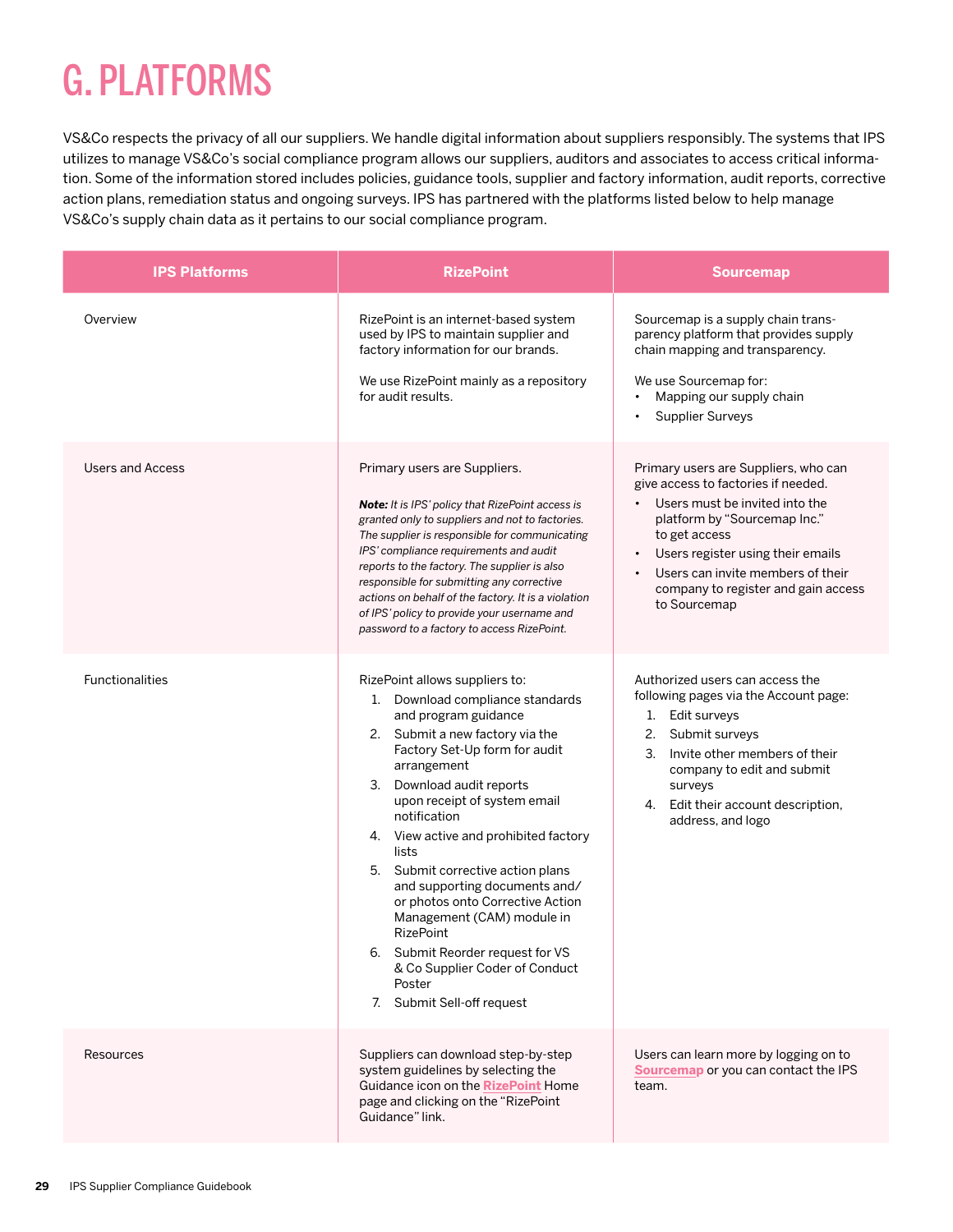# <span id="page-32-0"></span>CONTACT LIST

#### **Eastern Hemisphere**

Simon Pound Director, Operations Email: [SPound@ips-global.com](mailto:SPound%40ips-global.com?subject=)

Dana Nwadike Director, Vendor Compliance Email: [DNwadike@lb.com](mailto:DNwadike%40lb.com?subject=)

#### **Western Hemisphere**

Odilia de Ciutiis Director, Social Compliance Email: [ODeciutiis@lb.com](mailto:ODeciutiis%40lb.com?subject=)

Michael Hippler Director, Compliance Audit Email: [MHippler@lb.com](mailto:MHippler%40lb.com?subject=)

#### **Issue Escalation**

Shelly Zimmerman Vice President, Independent Production Services (IPS) Email: [SZimmerman@lb.com](mailto:SZimmerman%40lb.com?subject=)

Leigh Schmid Senior Vice President, Global Trade Compliance VS&Co & President, Independent Production Services (IPS) Email: [LSchmid@lb.com](mailto:LSchmid%40lb.com?subject=)

#### **Brand Protection**

Alan Swayne Associate Vice President, Global Compliance Investigations Email: [ASwayne@lb.com](mailto:ASwayne%40lb.com?subject=)

#### **Anti-Corruption**

William Hughes Associate Vice President, Anti-Corruption & Third-Party Risk Management Email: WHughe[s@victoria.com](mailto:WHughes%40victoria.com?subject=)

#### **Victoria's Secret & Co. Ethics Hotline**

U.S. & Canada Phone: (844) 575-1079 *Other country phone numbers can be found on the website* Web: [vsco.ethicspoint.com](http://vsco.ethicspoint.com)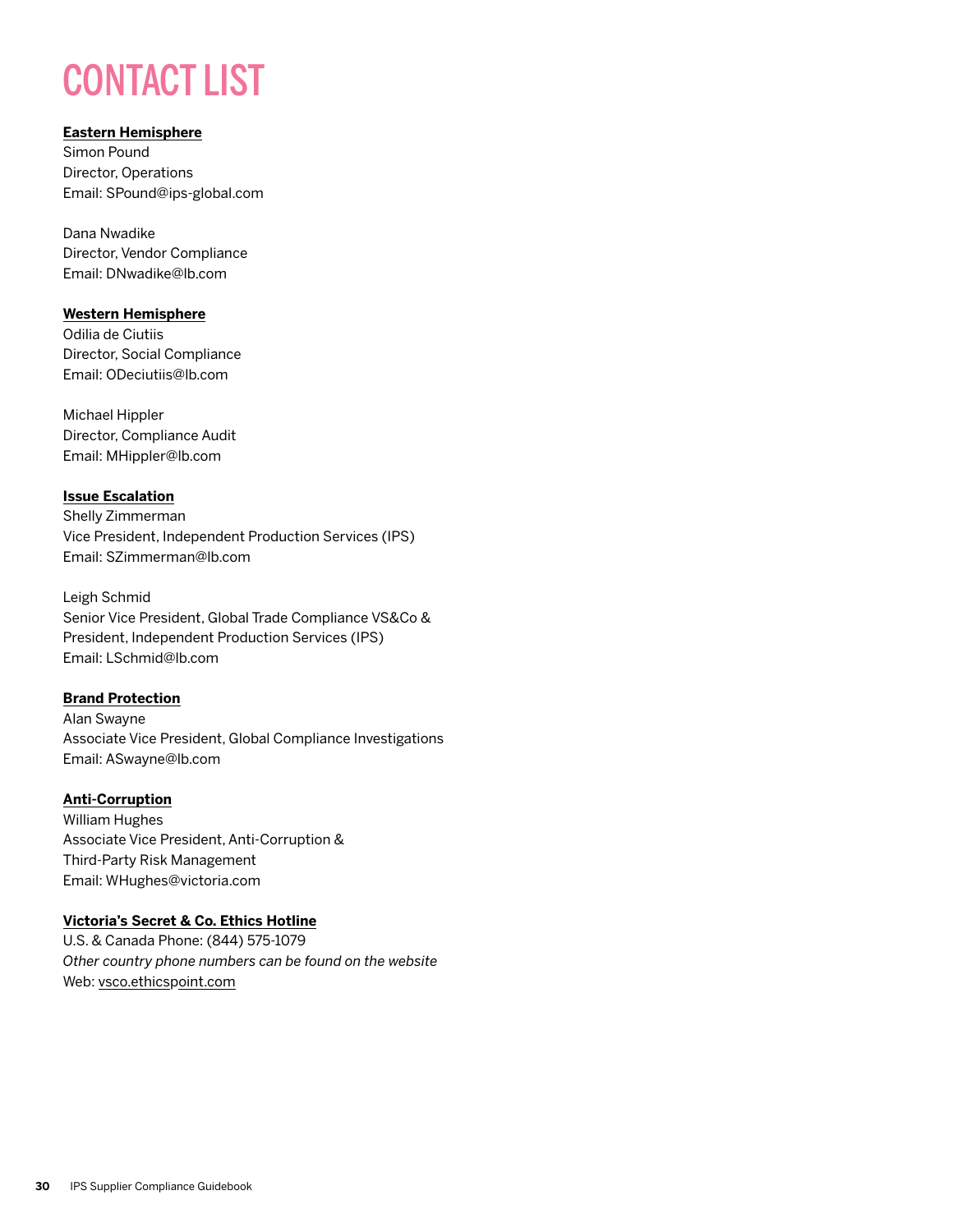## $\overline{\phantom{a}}$  CHDI SUPPLIER CODE OF CONDUCT

The Supplier Code of Conduct sets forth standards — in addition to all relevant laws, regulations and conventions — that apply to suppliers and their factories, sub-suppliers and subcontractors. Suppliers must adhere to these standards and communicate them to all workers in all countries in which they operate.

#### **A FAIR & RESPECTFUL WORKPLACE**

<span id="page-33-0"></span>SUPPLIER CODE OF THE CODE OF THE CODE OF THE CODE OF THE CODE OF THE CODE OF THE CODE OF THE CODE OF THE CODE

#### **FORCED LABOR, SLAVERY & HUMAN TRAFFICKING**

Forced, prison, indentured, bonded, and slave labor as well as labor obtained through human trafficking are prohibited throughout our supply chain. Employers must not require workers to provide deposits or recruitment fees. If recruitment fees exist, the employer is responsible for payment of all employment eligibility and recruitment fees. The employer is not entitled to retain workers' personal identity documents and all workers must have freedom of movement. [ILO Conventions 29 and 105]

**CHILD LABOR** All workers shall be at least the local minimum legal working age or ILO standard, whichever is higher. The facility must take all necessary precautions to ensure that authorized young workers, under the age of 18, are protected from working conditions that could pose a danger to their health, safety, or development. [ILO Conventions 138 and 182]

#### **DISCRIMINATION**

Workers must be selected only on the basis of their ability to do the job. Employers must not discriminate in employment, including hiring, compensation, advancement, termination, or discipline, on the basis of sex, gender identity, race, religion or belief, age, disability, illness, sexual orientation, pregnancy, marital status, civil partnership, nationality, political opinion, social or ethnic origin, or other protected status. All workers, re-gardless of gender, shall receive equal pay for work of equal value. [ILO Conventions 100 and 111]

#### **HARASSMENT OR ABUSE**

Workers must be treated with respect and dignity. No worker shall be subject to humiliating or corporal pun-ishment, and the workplace must be free from all forms of physical, sexual, psychological, or verbal punishment, coercion, intimidation, harassment or abuse. [ILO Convention 190]

#### **FREEDOM OF ASSOCIATION, RIGHT TO ORGANIZE & COLLECTIVE BARGAINING**

Workers' rights to freedom of association and collec-tive bargaining must be respected, as well as rights to refrain from participating in organizations of their choosing. Facilities must not interfere with, harass or intimidate workers who lawfully and peacefully associate, organize or bargain collectively. [ILO Conventions 87, 98, 135 and 154]

#### **WAGES & BENEFITS**

Employers must compensate workers with at least the minimum wage prescribed by local law, the prevailing industry wage or the wage negotiated in a collective bar-gaining agreement, whichever is higher. Employers shall compensate all overtime work at a premium rate and provide benefits as stipulated by local laws. Suppliers should strive to pay a wage sufficient to meet workers' basic needs and provide some discretionary income. Illegal or disciplinary deductions are not permitted. [ILO Conventions 1, 95 and 131]

#### **WORKING HOURS**

Overtime must be limited to a level consistent with humane and productive working conditions. Workers shall not work more than 48 regular hours (or lower if required by local laws or local industry standards) and shall not exceed 60 hours a week on a regularly sched-uled basis. Workers must be given at least one day off in seven. All overtime must be voluntary. Workers must be provided with adequate breaks as legally required. [ILO Conventions 1, 14 and 30]

#### **HEALTH & SAFETY IN THE WORKPLACE**

#### **HEALTH & SAFETY**

Employers must provide a clean, safe and healthy work environment and take steps to prevent accidents, illness and injury arising out of or occurring during the course of work. All workers must have access at all times to sanitary facilities, which should be adequate and clean. Workers must be provided at no cost with all the appropriate personal protective equipment. Where dormitories and canteens are provided to workers, the same standards apply. [ILO Convention 155]

#### **ENVIRONMENT**

Facilities should have policies and procedures in place to ensure environmental impacts are reasonably minimized with respect to energy, air emissions, water, waste, hazardous materials and other significant environmental risks. Facilities are expected to make sustainable improvements in environmental performance.

#### **OPEN & HONEST COMMUNICATION**

#### **TRANSPARENCY & TRACEABILITY**

Our company, subcontractors and authorized agents must be given unrestricted access to all workers, production facilities and dormitories, and be granted access to all relevant records related to production facilities and sub-suppliers, whether or not notice is provided in advance.



#### **SUBCONTRACTING**

We do not allow unauthorized subcontracting and require all suppliers to formally request the use of new facilities and subcontractors. Suppliers, sub-suppliers and sucontractors must not use any form of home working arrangement for the manufacturing of our products.

#### **ANTI-CORRUPTION/ANTI-BRIBERY**

Suppliers must comply with all applicable anti-corrup-tion and anti-bribery laws, rules and regulations.



*ENGLISH – UPDATED 2021*